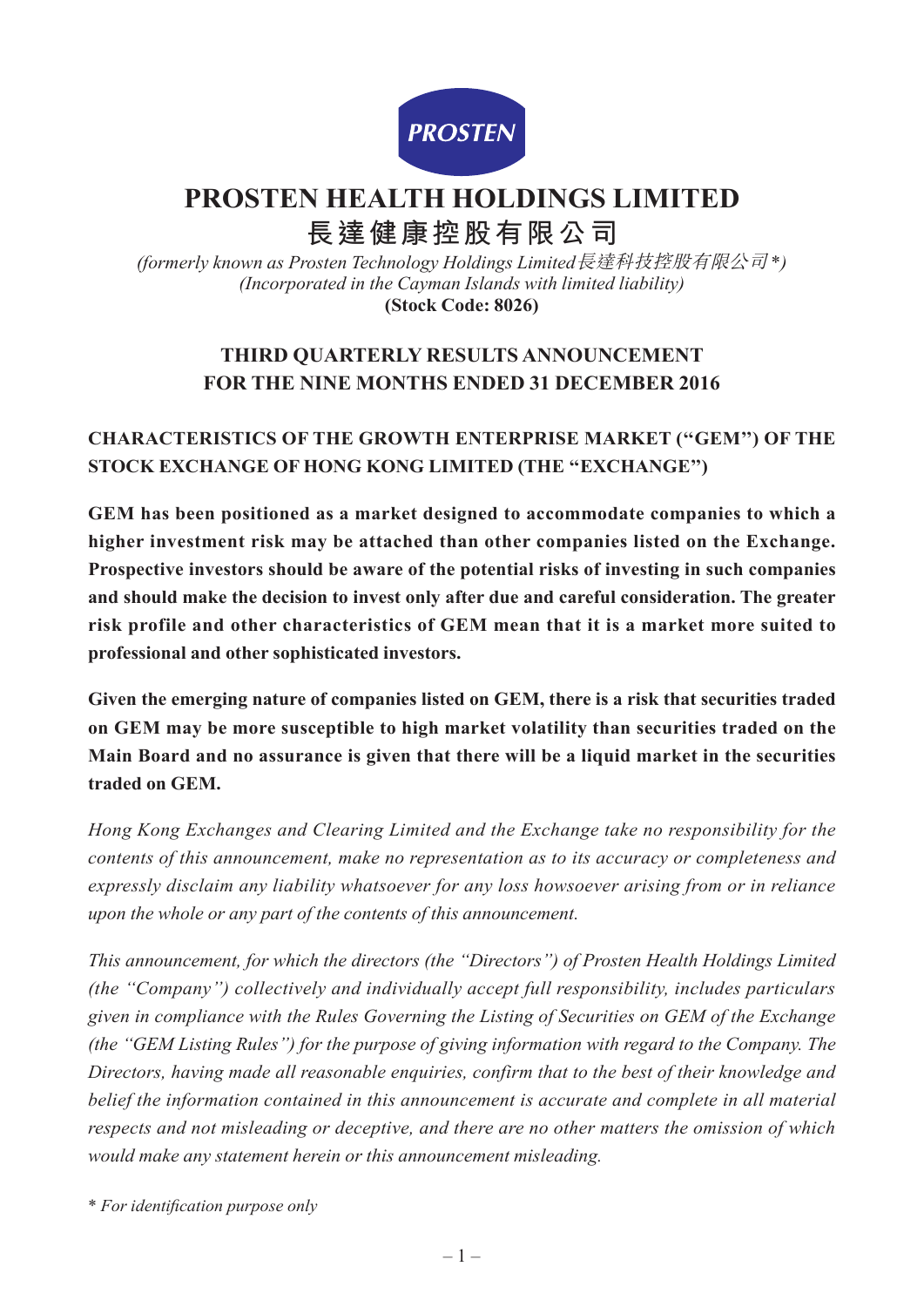# **HIGHLIGHTS**

- Revenue of the Group for the nine months ended 31 December 2016 amounted to approximately HK\$16.5 million, representing an increase of approximately 136% as compared to the corresponding period in the previous financial year.
- The Group's gross profit for the nine months ended 31 December 2016 was approximately HK\$4.6 million, increased by approximately HK\$0.5 million compared with the same period of last financial year.
- Loss attributable to equity holders of the Company for the nine months ended 31 December 2016 amounted to approximately HK\$16.0 million, which represented a decrease in loss of approximately HK\$2.3 million compared with the same period of 2015.
- The Board does not recommend the payment of any interim dividend for the nine months ended 31 December 2016.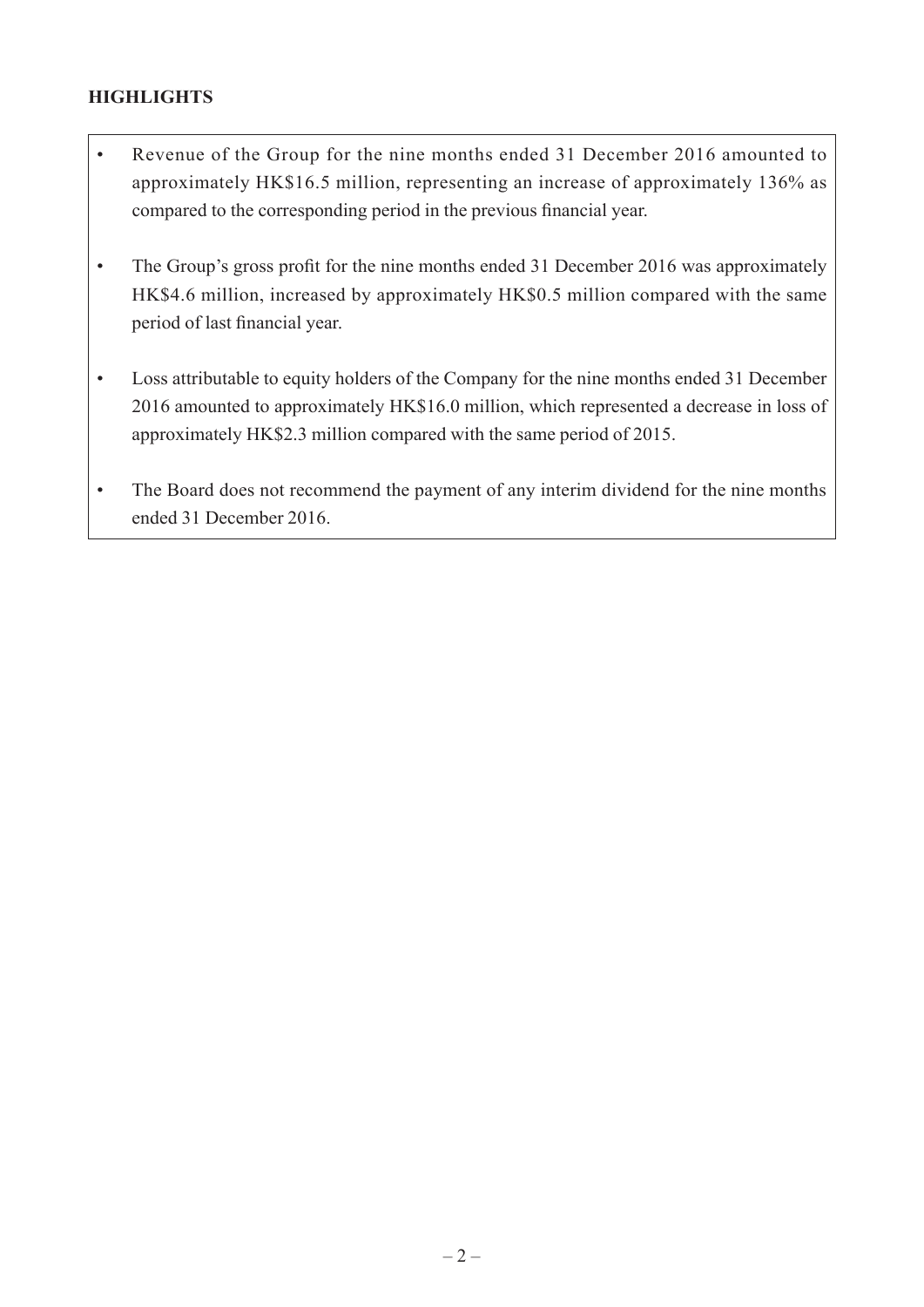#### **UNAUDITED CONSOLIDATED RESULTS**

The board of Directors (the "Board") of the Company announces the unaudited consolidated results of the Company and its subsidiaries (the "Group") for the nine months and three months ended 31 December 2016 together with the unaudited comparative figures for the corresponding periods in 2015 as follows:

|                                                                                                                                                                        |                | Nine months ended<br>31 December               |                                                        | <b>Three months ended</b><br>31 December |                                           |  |
|------------------------------------------------------------------------------------------------------------------------------------------------------------------------|----------------|------------------------------------------------|--------------------------------------------------------|------------------------------------------|-------------------------------------------|--|
|                                                                                                                                                                        | <b>Notes</b>   | 2016<br><b>HK\$'000</b><br>(Unaudited)         | 2015<br>HK\$'000<br>(Unaudited)                        | 2016<br><b>HK\$'000</b><br>(Unaudited)   | 2015<br>HK\$'000<br>(Unaudited)           |  |
| <b>Revenue</b>                                                                                                                                                         | $\overline{2}$ | 16,527                                         | 7,004                                                  | 8,312                                    | 2,769                                     |  |
| Cost of sales                                                                                                                                                          |                | (11, 895)                                      | (2,868)                                                | (6,538)                                  | (2,130)                                   |  |
| Gross profit<br>Other income and gains<br>Selling expenses<br>Administrative expenses<br>Other expenses<br>Finance costs                                               |                | 4,632<br>195<br>(2, 337)<br>(18, 273)<br>(169) | 4,136<br>1,325<br>(3,784)<br>(19,678)<br>(257)<br>(10) | 1,774<br>(801)<br>(7, 567)<br>(102)      | 639<br>913<br>(2, 238)<br>(8,919)<br>(28) |  |
| Loss before tax                                                                                                                                                        |                | (15,952)                                       | (18, 268)                                              | (6,696)                                  | (9,633)                                   |  |
| Income tax expense                                                                                                                                                     | $\mathfrak{Z}$ | (39)                                           |                                                        | (6)                                      |                                           |  |
| Loss for the period<br>attributable to equity<br>holders of the Company                                                                                                |                | (15,991)                                       | (18, 268)                                              | (6,702)                                  | (9,633)                                   |  |
| Other comprehensive<br>expense<br>Items that may be reclassified<br>subsequently to profit or loss:<br>Exchange differences on<br>translation of<br>foreign operations |                | (1, 487)                                       | (100)                                                  | (828)                                    | (432)                                     |  |
| <b>Total comprehensive expense</b><br>for the period attributable<br>to equity holders of<br>the Company                                                               |                | (17, 478)                                      | (18,368)                                               | (7,530)                                  | (10,065)                                  |  |
| Loss per share attributable to<br>ordinary equity holders of<br>the Company                                                                                            | $\overline{4}$ |                                                |                                                        |                                          |                                           |  |
| <b>Basic</b>                                                                                                                                                           |                | $HK\$(1.44)$ cents                             | HK\$(2.14) cents                                       | HK <sub>s</sub> (0.59) cents             | $HK$(1.03)$ cents                         |  |
| Diluted                                                                                                                                                                |                | N/A                                            | N/A                                                    | N/A                                      | N/A                                       |  |
|                                                                                                                                                                        |                |                                                |                                                        |                                          |                                           |  |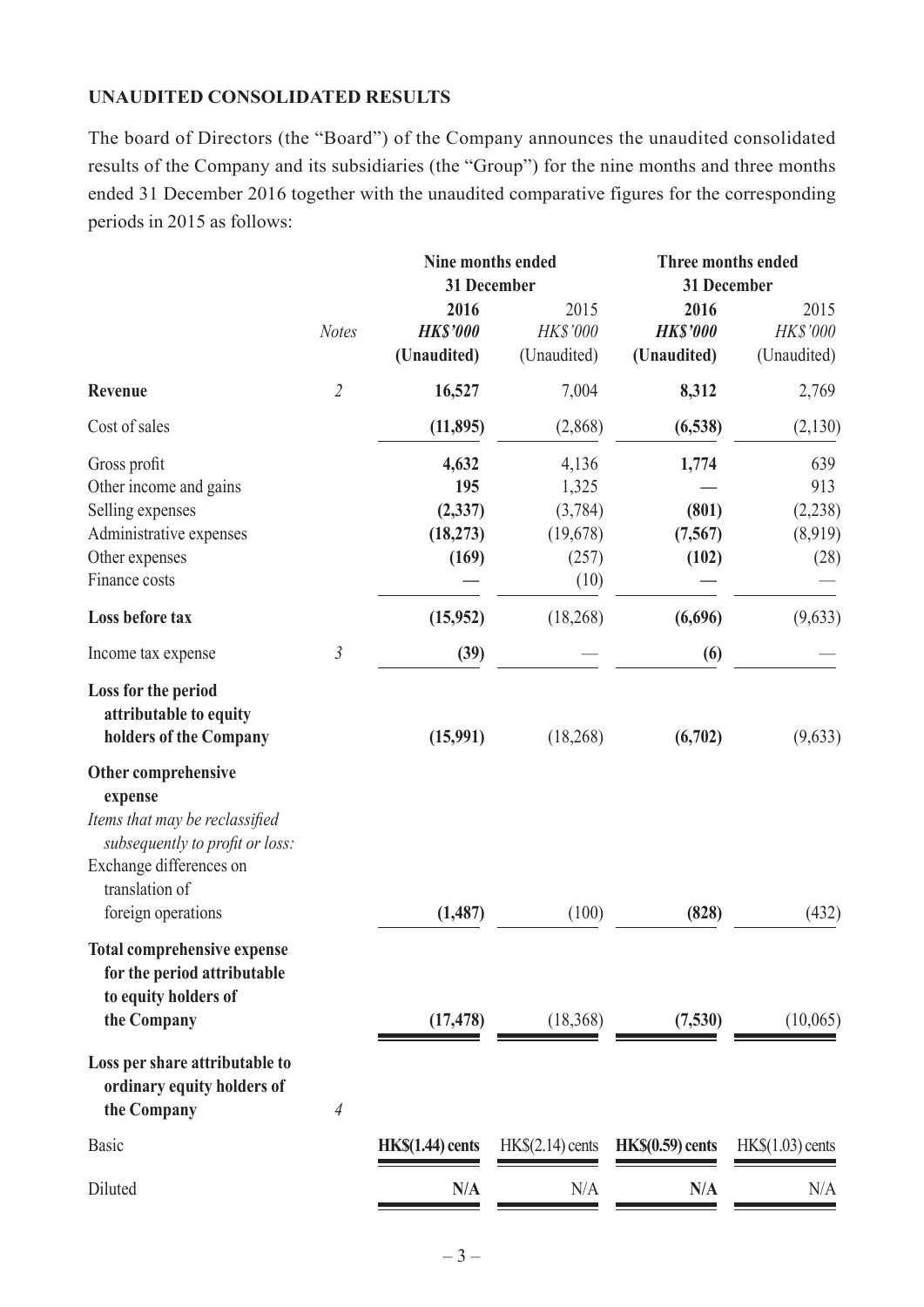*Notes:*

#### **1. Basis of Preparation**

The Group's unaudited consolidated results have been prepared in accordance with Hong Kong Financial Reporting Standards ("HKFRSs") (which include all individual Hong Kong Financial Reporting Standards, Hong Kong Accounting Standards and Interpretations) issued by the Hong Kong Institute of Certified Public Accountants and accounting principles generally accepted in Hong Kong. In addition, the unaudited consolidated results include applicable disclosures required by the GEM Listing Rules. The measurement basis used in the preparation of the unaudited consolidated results is the historical cost convention, except for available-for-sale financial assets and financial assets at fair value through profit or loss which have been measured at fair value. These unaudited consolidated results are presented in Hong Kong dollar which is also the functional currency of the Company and all values are rounded to the nearest thousand except when otherwise indicated. The Group's major subsidiaries are operated in the People's Republic of China (the "PRC") with Renminbi ("RMB") as their functional currency.

The accounting policies applied in the preparation of the unaudited consolidated results are consistent with those adopted in the preparation of the annual consolidated financial statements of the Group for the year ended 31 March 2016, except that the Group has adopted a number of new or revised HKFRSs, which are newly effective for the period under review. The adoption of these new or revised HKFRSs had no change in significant accounting policies and no significant effect on the financial results of the current periods. There is no prior period adjustment required.

The Group has not applied or early adopted the new or revised HKFRSs (including their consequential amendments) which are relevant to the Group that have been issued but not yet effective in the preparation of these unaudited consolidated results. The Group is currently assessing the impact of these new or revised HKFRSs upon their initial application but is not yet in a position to state whether they would have any significant impact on the Group's results of operations and financial position. It is anticipated that all of the pronouncements relevant to the Group will be adopted in the Group's accounting policies in the accounting periods when they first become effective.

The unaudited consolidated results have been reviewed by the audit committee of the Company ("Audit Committee").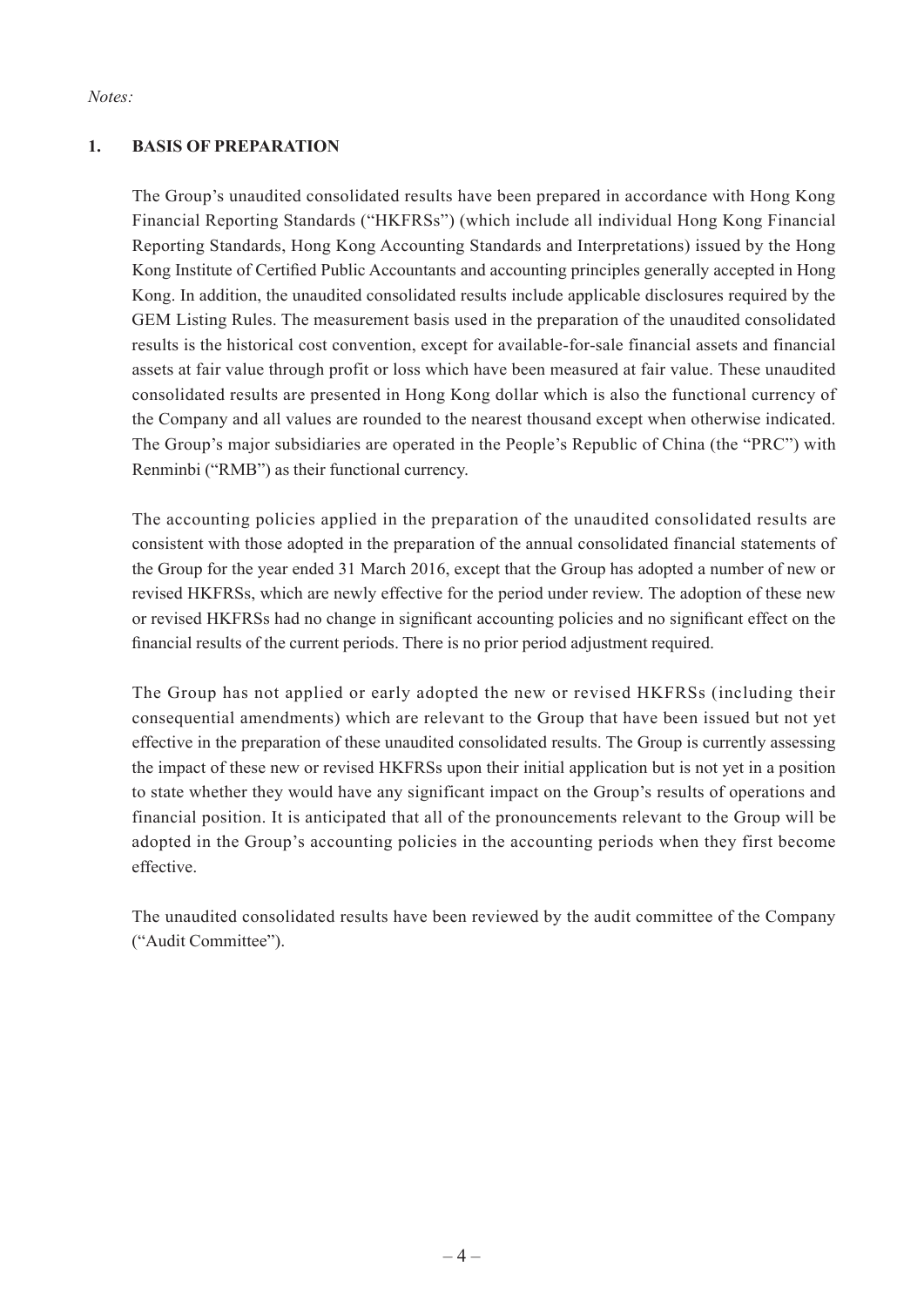#### **2. Revenue AND SEGMENTAL INFORMATION**

Revenue represents the net invoiced value of good sold and services rendered during the periods under review.

The Group's operating activities are currently attributable to four operating segments focusing on the wireless value-added services, trading and retailing of jewelry, lending business and pharmaceutical and healthcare products business (continuing operations). These operating segments have been identified on the basis of internal management reports prepared in accordance with accounting policies conformed to HKFRSs, that are regularly reviewed by the executive Directors (the "Executive Directors") (being the chief operating decision makers of the Company). The Executive Directors review the Group's internal reporting in order to assess performance and allocate resources. The details of operating and reportable segments of the Group are as follows:

- Wireless value-added services
- Trading and retailing of jewelry
- Lending business
- • Pharmaceutical and healthcare products

The following is an analysis of the Group's revenue and results by operating segments:

| For the<br>nine months ended<br>31 December 2016 | <b>Wireless</b><br>value-added<br>services<br><b>HK\$'000</b><br>(Unaudited) | <b>Trading and</b><br>retailing of<br>jewelry<br><b>HK\$'000</b><br>(Unaudited) | Lending<br><b>business</b><br><b>HK\$'000</b><br>(Unaudited) | Pharmaceutical<br>and healthcare<br>products<br><b>HK\$'000</b><br>(Unaudited) | Consolidation<br><b>HK\$'000</b><br>(Unaudited) |
|--------------------------------------------------|------------------------------------------------------------------------------|---------------------------------------------------------------------------------|--------------------------------------------------------------|--------------------------------------------------------------------------------|-------------------------------------------------|
| <b>REVENUE</b>                                   |                                                                              |                                                                                 |                                                              |                                                                                |                                                 |
| External sales                                   |                                                                              | 9,340                                                                           | 2,785                                                        | 4,402                                                                          | 16,527                                          |
| <b>RESULTS</b>                                   |                                                                              |                                                                                 |                                                              |                                                                                |                                                 |
| Segment results                                  |                                                                              |                                                                                 |                                                              |                                                                                |                                                 |
| $(\text{loss})$ /profit                          | (1,302)                                                                      | (1,320)                                                                         | 1,626                                                        | (3,283)                                                                        | (4,279)                                         |
| Unallocated income                               |                                                                              |                                                                                 |                                                              |                                                                                | 195                                             |
| Unallocated expenses                             |                                                                              |                                                                                 |                                                              |                                                                                | (11, 868)                                       |
| Loss before tax                                  |                                                                              |                                                                                 |                                                              |                                                                                | (15,952)                                        |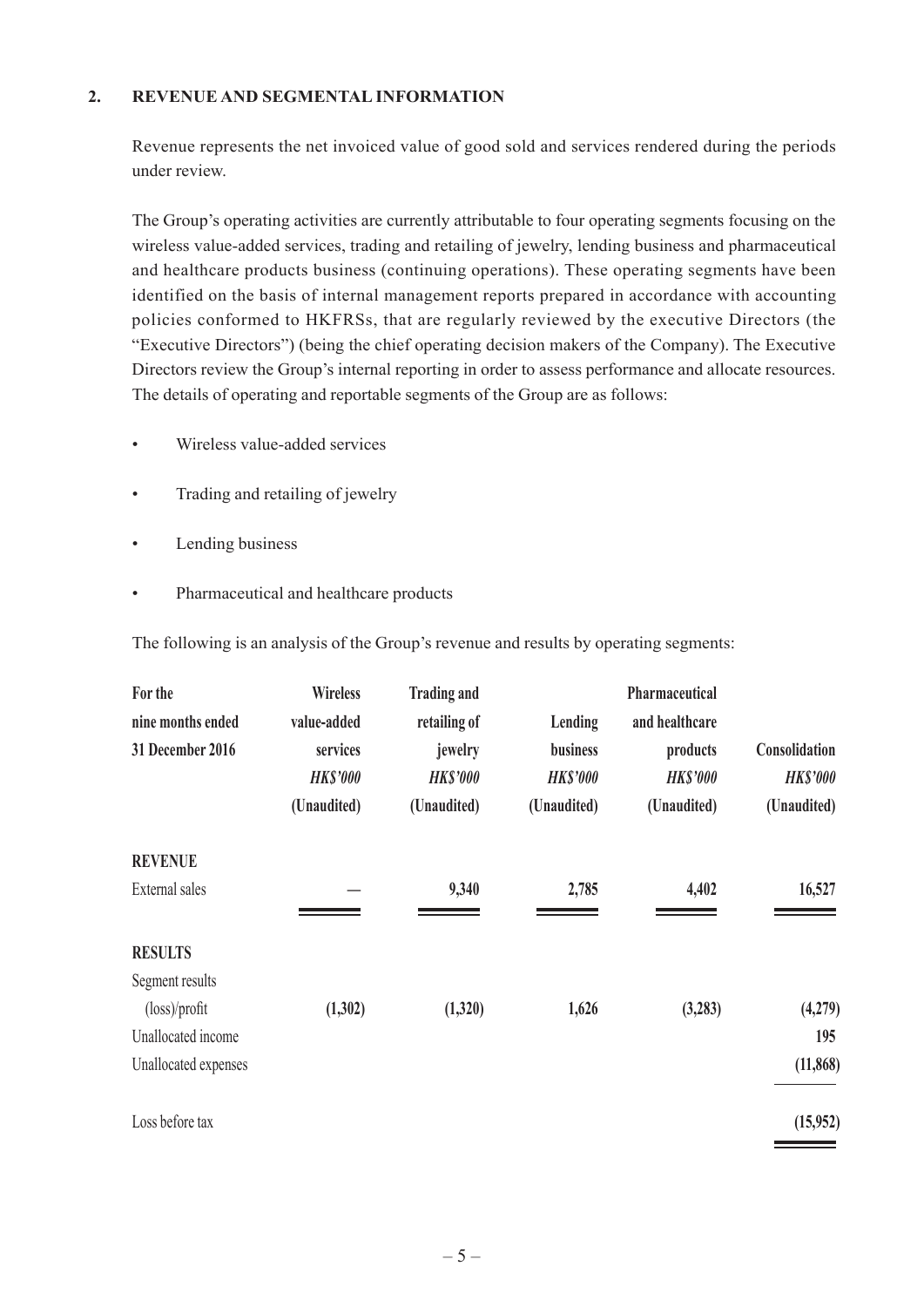| For the<br>three months ended<br>31 December 2016     | <b>Wireless</b><br>value-added<br>services<br><b>HK\$'000</b><br>(Unaudited) | <b>Trading and</b><br>retailing of<br>jewelry<br><b>HK\$'000</b><br>(Unaudited) | Lending<br>business<br><b>HK\$'000</b><br>(Unaudited) | Pharmaceutical<br>and healthcare<br>products<br><b>HK\$'000</b><br>(Unaudited) | Consolidation<br><b>HK\$'000</b><br>(Unaudited) |
|-------------------------------------------------------|------------------------------------------------------------------------------|---------------------------------------------------------------------------------|-------------------------------------------------------|--------------------------------------------------------------------------------|-------------------------------------------------|
| <b>REVENUE</b>                                        |                                                                              |                                                                                 |                                                       |                                                                                |                                                 |
| External sales                                        |                                                                              | 6,503                                                                           | 1,042                                                 | 767                                                                            | 8,312                                           |
| <b>RESULTS</b>                                        |                                                                              |                                                                                 |                                                       |                                                                                |                                                 |
| Segment results (loss)/profit<br>Unallocated expenses | (300)                                                                        | (225)                                                                           | 622                                                   | (2,215)                                                                        | (2, 118)<br>(4,578)                             |
| Loss before tax                                       |                                                                              |                                                                                 |                                                       |                                                                                | (6,696)                                         |
| For the                                               | Wireless                                                                     | Trading and                                                                     |                                                       | Pharmaceutical                                                                 |                                                 |
| nine months ended                                     | value-added                                                                  | retailing of                                                                    | Lending                                               | and healthcare                                                                 |                                                 |
| 31 December 2015                                      | services                                                                     | jewelry                                                                         | business                                              | products                                                                       | Consolidation                                   |
|                                                       | HK\$'000                                                                     | HK\$'000                                                                        | HK\$'000                                              | HK\$'000                                                                       | HK\$'000                                        |
|                                                       | (Unaudited)                                                                  | (Unaudited)                                                                     | (Unaudited)                                           | (Unaudited)                                                                    | (Unaudited)                                     |
| <b>REVENUE</b>                                        |                                                                              |                                                                                 |                                                       |                                                                                |                                                 |
| External sales                                        | 7,004                                                                        |                                                                                 |                                                       |                                                                                | 7,004                                           |
| <b>RESULTS</b>                                        |                                                                              |                                                                                 |                                                       |                                                                                |                                                 |
| Segment results profit                                | 342                                                                          |                                                                                 |                                                       |                                                                                | 342                                             |
| Unallocated income                                    |                                                                              |                                                                                 |                                                       |                                                                                | 1,325                                           |
| Unallocated expenses                                  |                                                                              |                                                                                 |                                                       |                                                                                | (19, 935)                                       |
| Loss before tax                                       |                                                                              |                                                                                 |                                                       |                                                                                | (18, 268)                                       |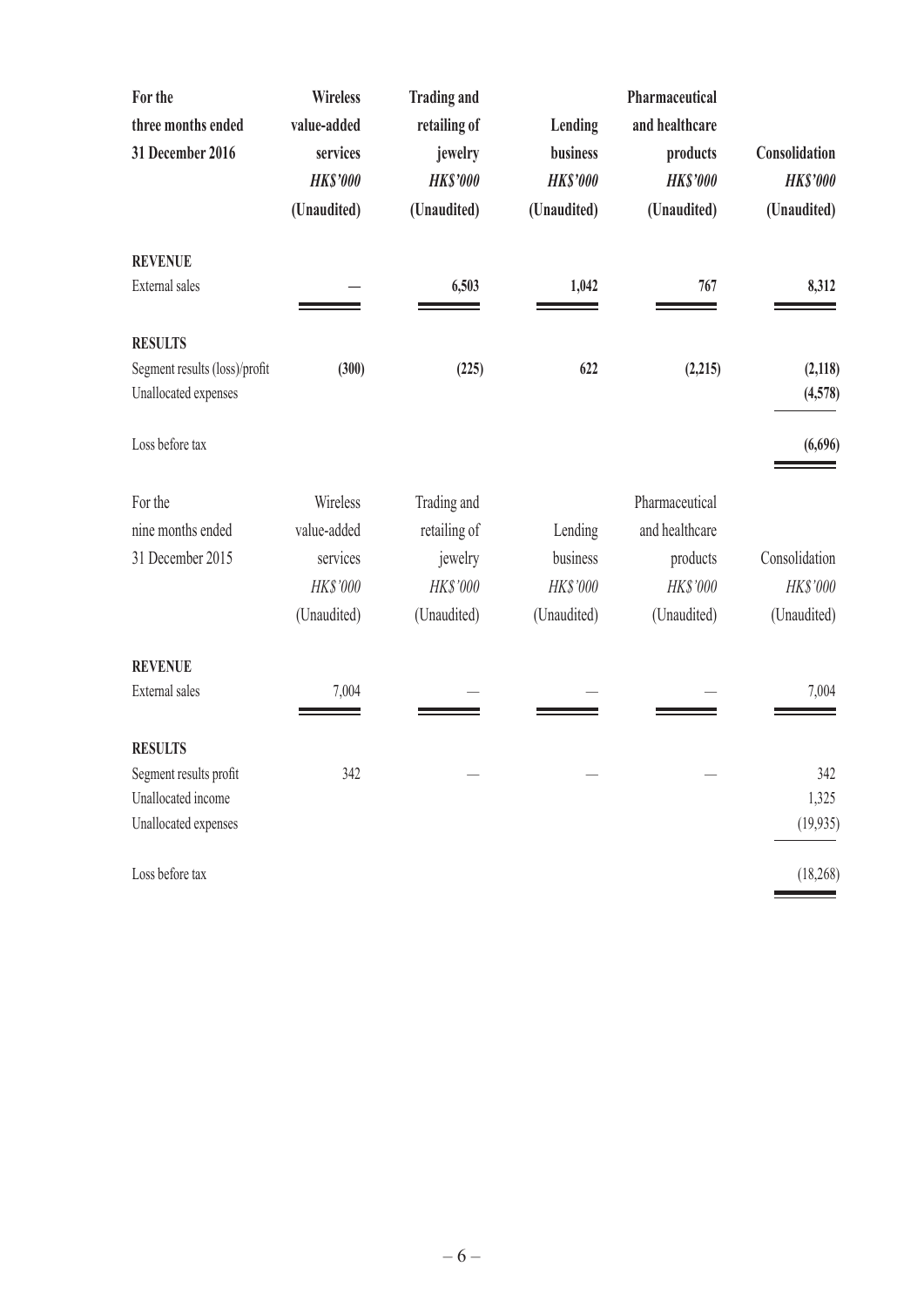| Wireless<br>Trading and<br>For the |             |              |             |                |               |
|------------------------------------|-------------|--------------|-------------|----------------|---------------|
| three months ended                 | value-added | retailing of | Lending     | and healthcare |               |
| 31 December 2015                   | services    | jewelry      | business    | products       | Consolidation |
|                                    | HK\$'000    | HK\$'000     | HK\$'000    | HK\$'000       | HK\$'000      |
|                                    | (Unaudited) | (Unaudited)  | (Unaudited) | (Unaudited)    | (Unaudited)   |
| <b>REVENUE</b>                     |             |              |             |                |               |
| External sales                     | 2,769       |              |             |                | 2,769         |
| <b>RESULTS</b>                     |             |              |             |                |               |
| Segment results loss               | (1,599)     |              |             |                | (1, 599)      |
| Unallocated income                 |             |              |             |                | 913           |
| Unallocated expenses               |             |              |             |                | (8,947)       |
| Loss before tax                    |             |              |             |                | (9,633)       |

As most of the Group's customers and operations were located in the PRC, no geographical information was presented for the nine months and three months periods ended 31 December 2016 and 2015.

Segment profit/loss represents the profit/loss earned/incurred by each segment without allocation of central administration costs, certain other income and gains and other expenses. This is the measure reported to the Executive Directors for the purposes of resource allocation and performance assessment.

#### **3. Income Tax Expense**

Hong Kong profits tax is calculated at 16.5% of the estimated assessable profit for the nine months and three months ended 31 December 2016. Hong Kong profits tax has not been provided as the Group did not generate any assessable profits arising in Hong Kong for the nine months and three months ended 31 December 2015. Taxes on profits assessable elsewhere have been calculated at the rates of tax prevailing in the countries or jurisdictions in which the Group operates.

|                       | Nine months       |                 | <b>Three months</b> |             |  |  |
|-----------------------|-------------------|-----------------|---------------------|-------------|--|--|
|                       | ended 31 December |                 | ended 31 December   |             |  |  |
|                       | 2016              | 2015            | 2016                | 2015        |  |  |
|                       | <b>HK\$'000</b>   | <b>HK\$'000</b> | <b>HK\$'000</b>     | HK\$'000    |  |  |
|                       | (Unaudited)       | (Unaudited)     | (Unaudited)         | (Unaudited) |  |  |
| Current — Hong Kong:  |                   |                 |                     |             |  |  |
| Charge for the period | 33                |                 |                     |             |  |  |
| Current — Overseas:   |                   |                 |                     |             |  |  |
| Charge for the period | 6                 |                 | 6                   |             |  |  |
| Total tax charged     |                   |                 |                     |             |  |  |
| for the period        | 39                |                 | 6                   |             |  |  |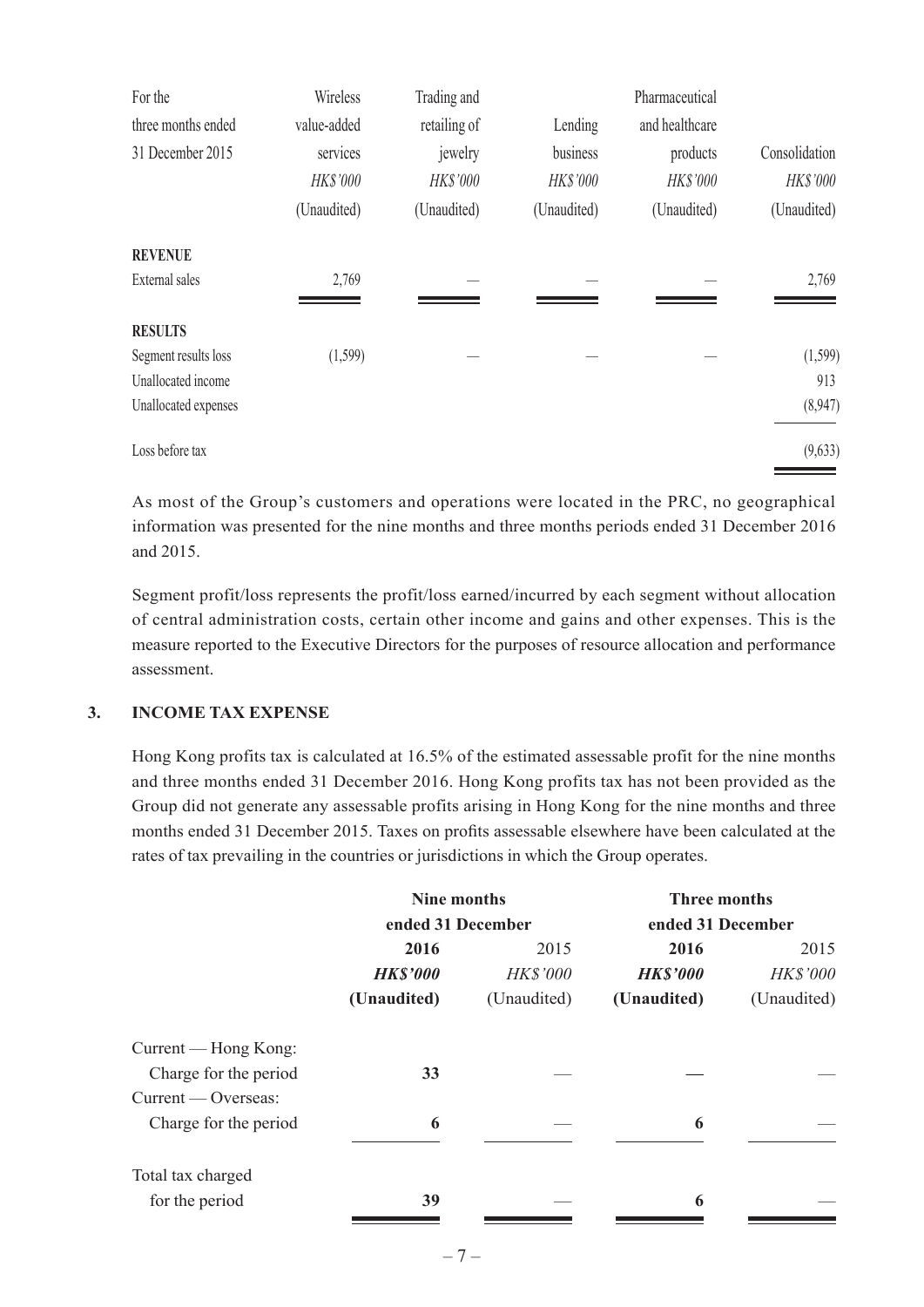# **4. Loss Per Share Attributable to ordinary Equity Holders of the Company**

The calculations of the basic loss per share for the nine months and three months ended 31 December 2016 are based on the unaudited loss for the periods attributable to equity holders of the Company of approximately HK\$15,991,000 (nine months ended 31 December 2015: HK\$18,268,000) and approximately HK\$6,702,000 (three months ended 31 December 2015: HK\$9,633,000) respectively, and the weighted average numbers of ordinary shares in issue of 1,108,087,773 and 1,133,403,978, respectively, for the nine months and three months ended 31 December 2016 (nine months and three months ended 31 December 2015: 854,786,250 and 935,512,000 respectively).

No diluted loss per share for the periods are calculated as there were no dilutive potential ordinary shares in existence at 31 December 2016 and 2015. Hence, the basic and diluted loss per share were the same for the periods.

 **Available-**

#### **5. Reserves**

|                                                                                                                                                                 | <b>Share</b><br>premium<br>account<br>HK\$'000 | <b>Statutory</b><br>reserve<br>fund<br>HK\$'000 | Availault-<br>for-sale<br>financial<br>assets equity<br>reserve<br>HK\$'000<br>(Note a) | Foreign<br>currency<br>translation<br>reserve<br>HK\$'000<br>(Note b) | <b>Share</b><br>reserve<br>HK\$'000<br>(Note c) | option Accumulated<br>losses<br><b>HK\$'000</b> | <b>Total</b><br>HK\$'000 |
|-----------------------------------------------------------------------------------------------------------------------------------------------------------------|------------------------------------------------|-------------------------------------------------|-----------------------------------------------------------------------------------------|-----------------------------------------------------------------------|-------------------------------------------------|-------------------------------------------------|--------------------------|
| At 1 April 2016 (audited)                                                                                                                                       | 455,438                                        | 3,349                                           | 6,760                                                                                   | 14,766                                                                | 316                                             | (519,211)                                       | (38, 582)                |
| Loss for the period (unaudited)<br>Other comprehensive<br>expense for the period<br>(unaudited):<br>Exchange difference on translation<br>of foreign operations |                                                |                                                 |                                                                                         |                                                                       |                                                 | (15,991)                                        | (15,991)                 |
| (unaudited)                                                                                                                                                     |                                                |                                                 |                                                                                         | (1,487)                                                               |                                                 |                                                 | (1,487)                  |
| Total comprehensive expense for<br>the period (unaudited)<br>Issues of shares on a conversion<br>of convertible note (unaudited)                                | 23,709                                         |                                                 |                                                                                         | (1,487)                                                               |                                                 | (15,991)                                        | (17, 478)<br>23,709      |
| At 31 December 2016 (unaudited)                                                                                                                                 | 479,147                                        | 3,349                                           | 6,760                                                                                   | 13,279                                                                | 316                                             | (535,202)                                       | (32, 351)                |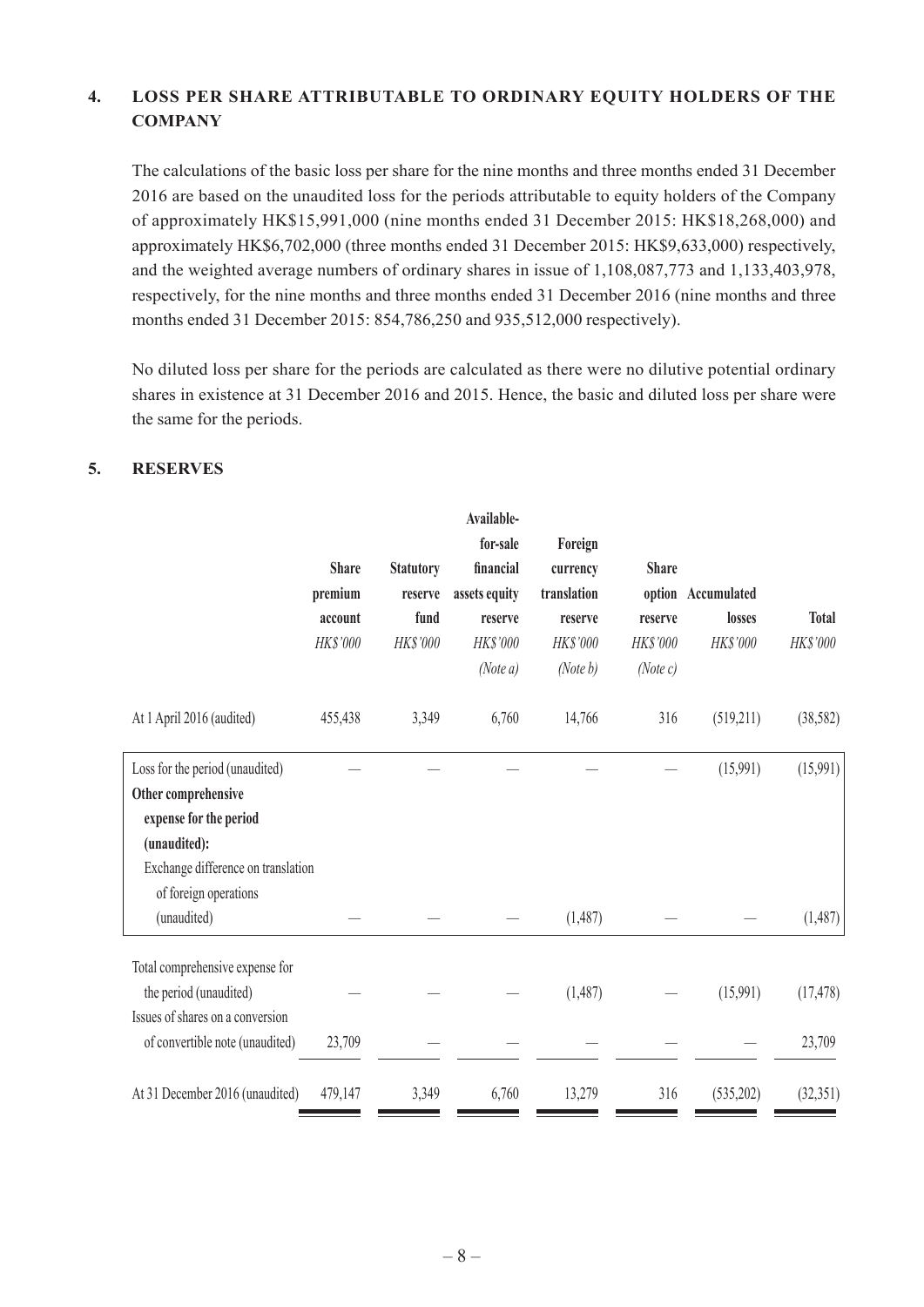|                                                                                            | <b>Share</b><br>premium<br>account<br>HK\$'000 | <b>Statutory</b><br>reserve<br>fund<br>HK\$'000 | Available-<br>for-sale<br>financial<br>assets equity<br>reserve<br>HK\$'000 | Foreign<br>currency<br>translation<br>reserve<br>HK\$'000 | <b>Share</b><br>option<br>reserve<br>HK\$'000 | Accumulated<br>losses<br>HK\$'000 | <b>Total</b><br>HK\$'000 |
|--------------------------------------------------------------------------------------------|------------------------------------------------|-------------------------------------------------|-----------------------------------------------------------------------------|-----------------------------------------------------------|-----------------------------------------------|-----------------------------------|--------------------------|
|                                                                                            |                                                |                                                 | (Note a)                                                                    | (Note b)                                                  | (Note c)                                      |                                   |                          |
| At 1 April 2015 (audited)                                                                  | 378,628                                        | 3,349                                           |                                                                             | 14,787                                                    | 611                                           | (487, 852)                        | (90, 477)                |
| Loss for the period (unaudited)<br>Other comprehensive<br>expense for the period           |                                                |                                                 |                                                                             |                                                           |                                               | (18, 268)                         | (18, 268)                |
| (unaudited):<br>Exchange difference on<br>translation of foreign<br>operations (unaudited) |                                                |                                                 |                                                                             | (100)                                                     |                                               |                                   | (100)                    |
| Total comprehensive expense<br>for the period (unaudited)<br>Equity-settled share option   |                                                |                                                 |                                                                             | (100)                                                     |                                               | (18, 268)                         | (18, 368)                |
| arrangements (unaudited)<br>Exercise of share options                                      |                                                |                                                 |                                                                             |                                                           | 79                                            |                                   | 79                       |
| (unaudited)<br>Placement of new shares                                                     | 704                                            |                                                 |                                                                             |                                                           | (401)                                         |                                   | 303                      |
| (unaudited)<br>Expense on issue of                                                         | 44,969                                         |                                                 |                                                                             |                                                           |                                               |                                   | 44,969                   |
| new shares (unaudited)                                                                     | (1,359)                                        |                                                 |                                                                             |                                                           |                                               |                                   | (1,359)                  |
| At 31 December 2015<br>(unaudited)                                                         | 422,942                                        | 3,349                                           |                                                                             | 14,687                                                    | 289                                           | (506, 120)                        | (64, 853)                |

*Notes:*

#### (a) Statutory reserve fund

Pursuant to the relevant laws and regulations for business enterprises in the PRC, a portion of the profits of the entities which are registered in the PRC has been transferred to the statutory reserve fund which is restricted as to use. When the balance of such reserve fund reaches 50% of the capital of that entity, any further appropriation is optional. The statutory reserve fund can be utilised, upon approval of the relevant authority, to offset prior years' losses or to increase capital. However, the balance of the statutory reserve fund must be maintained at least 25% of capital after such usage.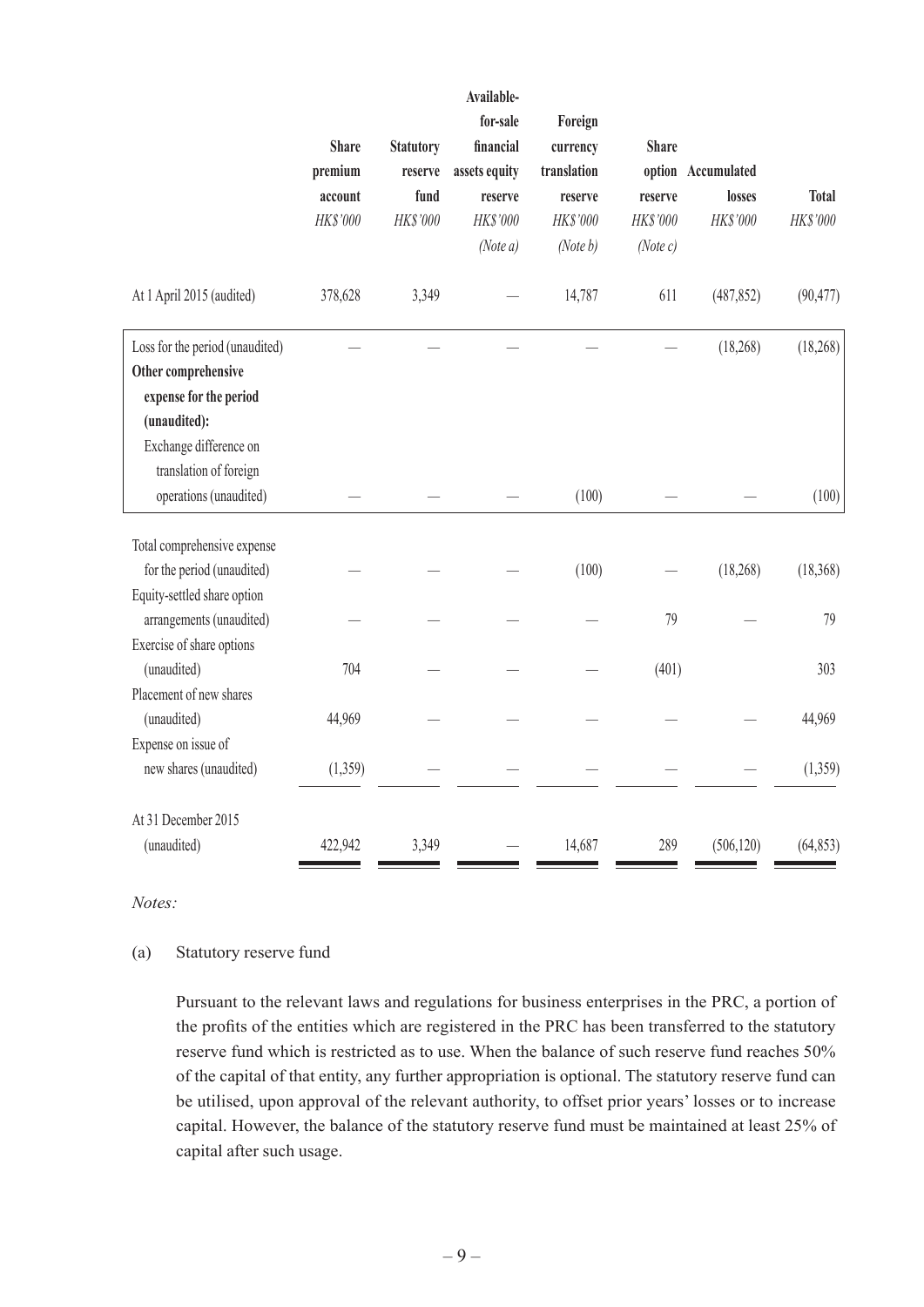(b) Available-for-sale financial assets equity reserve

Available-for-sale financial assets equity reserve relates to the cumulative gains or losses arising on the change in fair value of available-for-sale financial assets that have been recognised in other comprehensive income, net of amounts reclassified to profit or loss when those financial assets are disposed or impaired.

(c) Foreign currency translation reserve

Foreign currency translation reserve, represents exchange differences relating to the translation of the net assets of the Group's foreign operations from their functional currencies to the Group's presentation currency (i.e. Hong Kong dollar), are recognised directly in other comprehensive income and accumulated in the foreign currency translation reserve. Such exchange differences accumulated in the foreign currency translation reserve are reclassified to profit or loss on the disposal or deconsolidation of the foreign operations.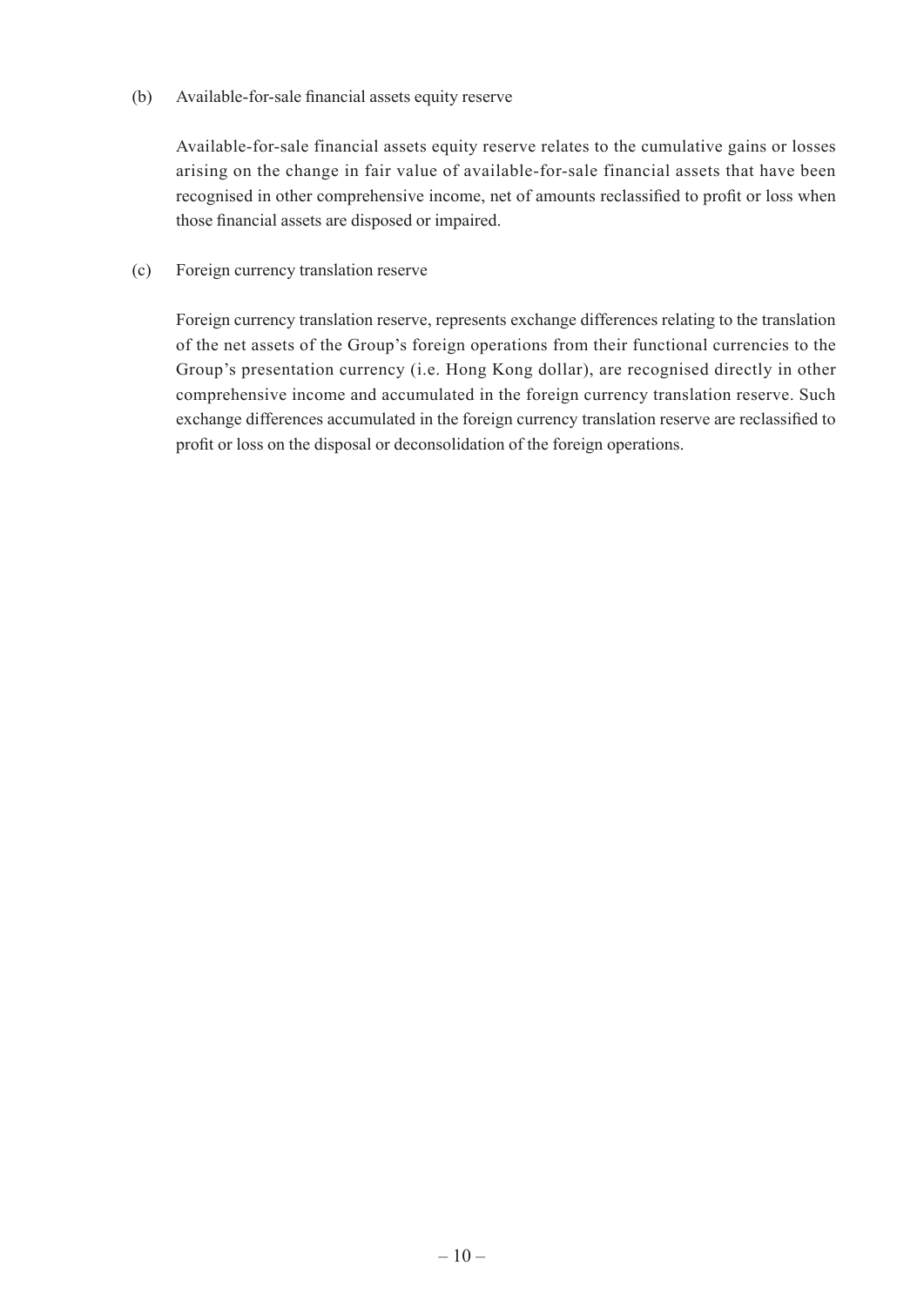#### **INTERIM DIVIDEND**

The Board does not recommend the payment of any interim dividend for the nine months ended 31 December 2016 (for the nine months ended 31 December 2015: nil).

#### **MANAGEMENT DISCUSSION AND ANALYSIS**

#### **Financial Review**

#### *Revenue*

Following the diversification of the Group's business to the jewelry trading and retailing business, and the lending business in the second half of the year ended 31 March 2016, the Group further diversified to pharmaceutical and healthcare products business ("New Businesses"). During the nine months and three months ended 31 December 2016, the Group has recorded revenue of approximately HK\$16,527,000 and HK\$8,312,000, respectively, representing an increase of approximately 136% and a surge of approximately 200% as compared to the revenue of for the nine months and three months ended 31 December 2015, respectively. Due to the expiry of contracts with telecommunication operator in the PRC during the year ended 31 March 2016, there is no revenue from the wireless value-added services ("WVAS") since then.

#### *Cost of sales and gross profit margin*

As a result of entering into the trading and retailing of jewelry business, and the pharmaceutical and healthcare products business, cost of sales of the Group increased from approximately HK\$2,868,000 and HK\$2,130,000 for the nine months and three months ended 31 December 2015, respectively, to approximately HK\$11,895,000 and HK\$6,538,000 for the nine months and three months ended 31 December 2016, representing increases of approximately 315% and 207%, respectively. As the Group has revenue generated from the New Businesses which have a lower gross profit margin, the overall gross profit margins decreased from approximately 59% and 23%, respectively for the nine months and three months ended 31 December 2015 to approximately 28% and 21% for the nine months and three months ended 31 December 2016.

#### *Other income and gains*

Other income and gains during the nine months and three months ended 31 December 2016 amounted to approximately HK\$195,000 and nil, which was reduced by approximately HK\$1,130,000 and HK\$913,000, respectively, which mainly because of no gain on disposal of property, plant and equipment during the nine months and three months periods under review as compared with that in the corresponding periods of 2015.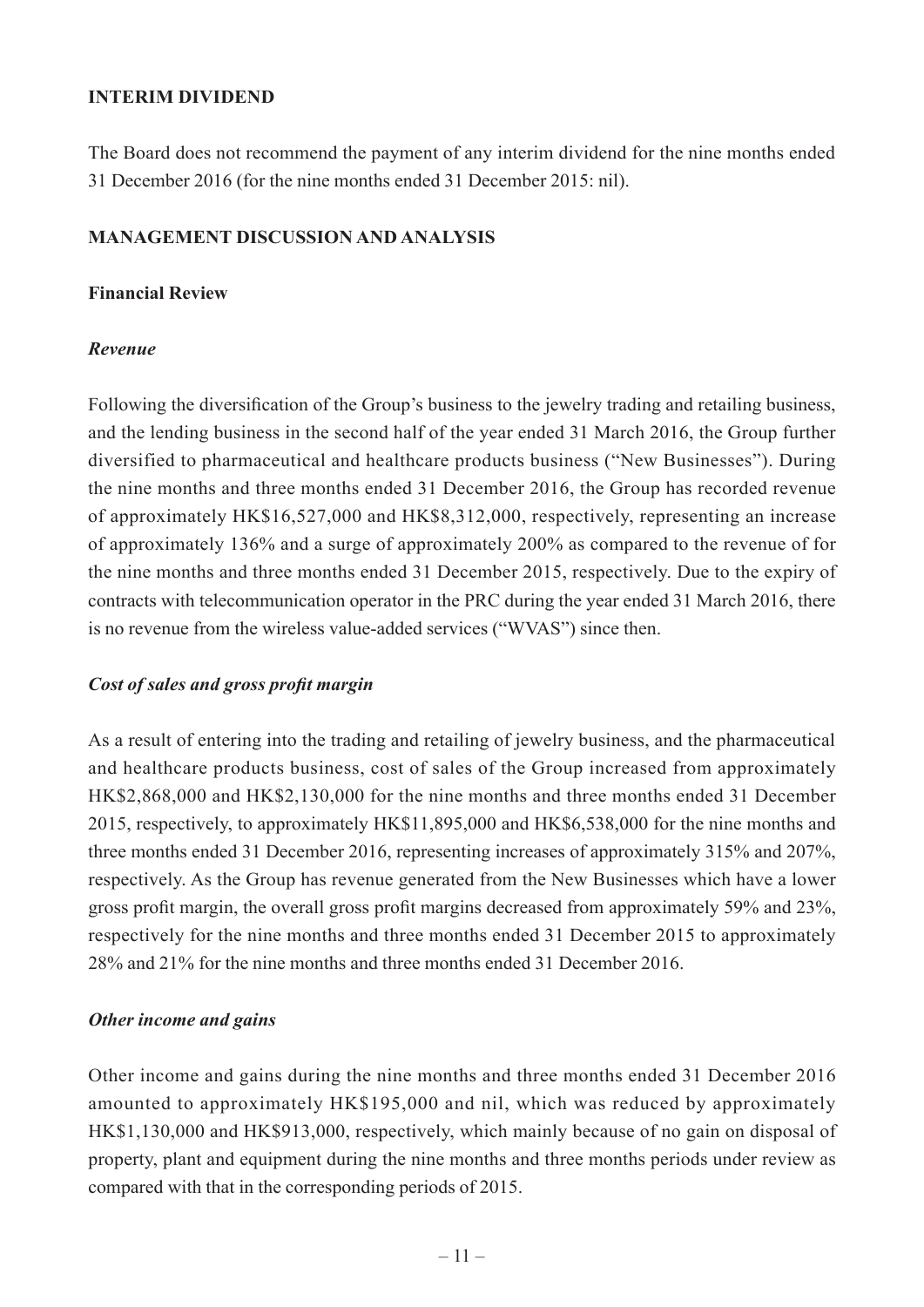# *Expenses*

Selling expenses incurred for the nine months and three months ended 31 December 2016 was approximately HK\$2,337,000 and HK\$801,000, reduced by approximately 38% and 64%, respectively, as compared with those in the corresponding periods of 2015. The lower selling expense incurred than those for the nine months and three months ended 31 December 2015 was mainly due to reduced staff cost and business development expense.

Administrative expenses were reduced by approximately HK\$1,405,000 and HK\$1,352,000, respectively, from approximately HK\$19,678,000 and HK\$8,919,000 for the nine months and three months ended 31 December 2015 to approximately HK\$18,273,000 and HK\$7,567,000 for the nine months and three months ended 31 December 2016, which mainly due to the reason of reduced staff costs and legal and professional fees.

# *Loss for the period*

As a combination effect of the above, the loss attributable to equity holders of the Company for the first three quarters of 2016 amounted to approximately HK\$15.99 million, as compared to that of approximately HK\$18.27 million for the same period last year.

#### **Financial Position**

# *Total equity*

Despite the loss in the first nine months period under review, as at 31 December 2016, the Group has a total equity amounted to approximately HK\$88,475,000 and net current assets amounted to approximately HK\$51,619,000, as compared with the total equity amounted to approximately HK\$70,954,000 and net current assets of approximately HK\$42,935,000 as at 31 March 2016, which mainly due to the reasons of funds raising upon the issue of the convertible note during the nine months period under review.

# *Liquidity and financial resources*

The Group adopts a prudent cash and financial management policy. In order to achieve better cost control and minimise the cost of funds, the Group's treasury activities are centralised and cash is generally placed in deposits with banks.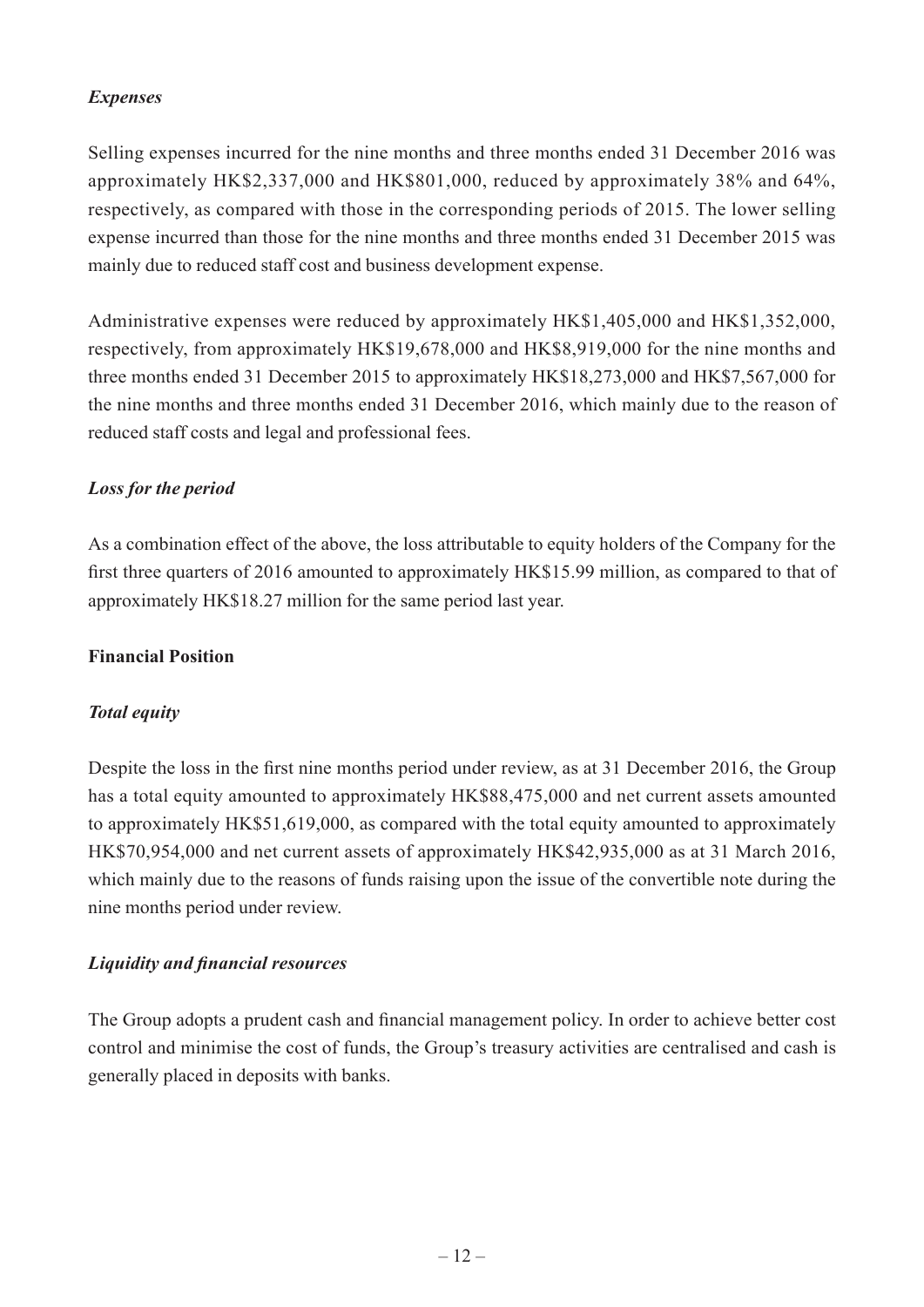As at 31 December 2016, total cash and cash equivalents of the Group amounted to approximately HK\$18,729,000 (as at 31 March 2016: HK\$28,761,000). As at 31 December 2016 and 31 March 2016, the Group has not borrowed any loan from third party.

The decrease in cash and cash equivalents was mainly due to the increase in accounts receivable for lending business, as well as the payment for acquisition of subsidiaries.

#### *Treasury policies and foreign currency exchange exposure*

Despite that the Group's trading transactions, monetary assets and liabilities are mainly denominated in RMB and Hong Kong dollars, it does not believe that the impact of foreign exchange exposure to the Group was material. The Group does not use derivative financial instruments to protect against the volatility associated with foreign currency transactions and other financial assets and liabilities created in the ordinary course of business. The majorities of the Group's operating assets are located in Mainland China and are denominated in RMB.

Cash is generally deposited at banks in the PRC and Hong Kong and denominated mostly in Renminbi and Hong Kong dollar. As at 31 December 2016, no related hedges were made by the Group (as at 31 March 2016: nil).

#### *Contingent liabilities*

As at 31 December 2016, the Group had no material contingent liabilities (as at 31 March 2016: nil).

# *Significant investments, acquisitions or disposals*

Except for the conditional acquisition of the entire interest in and shareholder's loans to King Win Intelligent Technologies Limited ("King Win") (the acquisition was completed in January 2017), which had been disclosed in the Company's announcements dated 13 December 2016 and 13 January 2017, respectively, the Group does not have any material acquisition or disposal which requires disclosure during the nine months ended 31 December 2016.

# *Capital structure*

The shares of the Company were listed on GEM on 28 March 2000.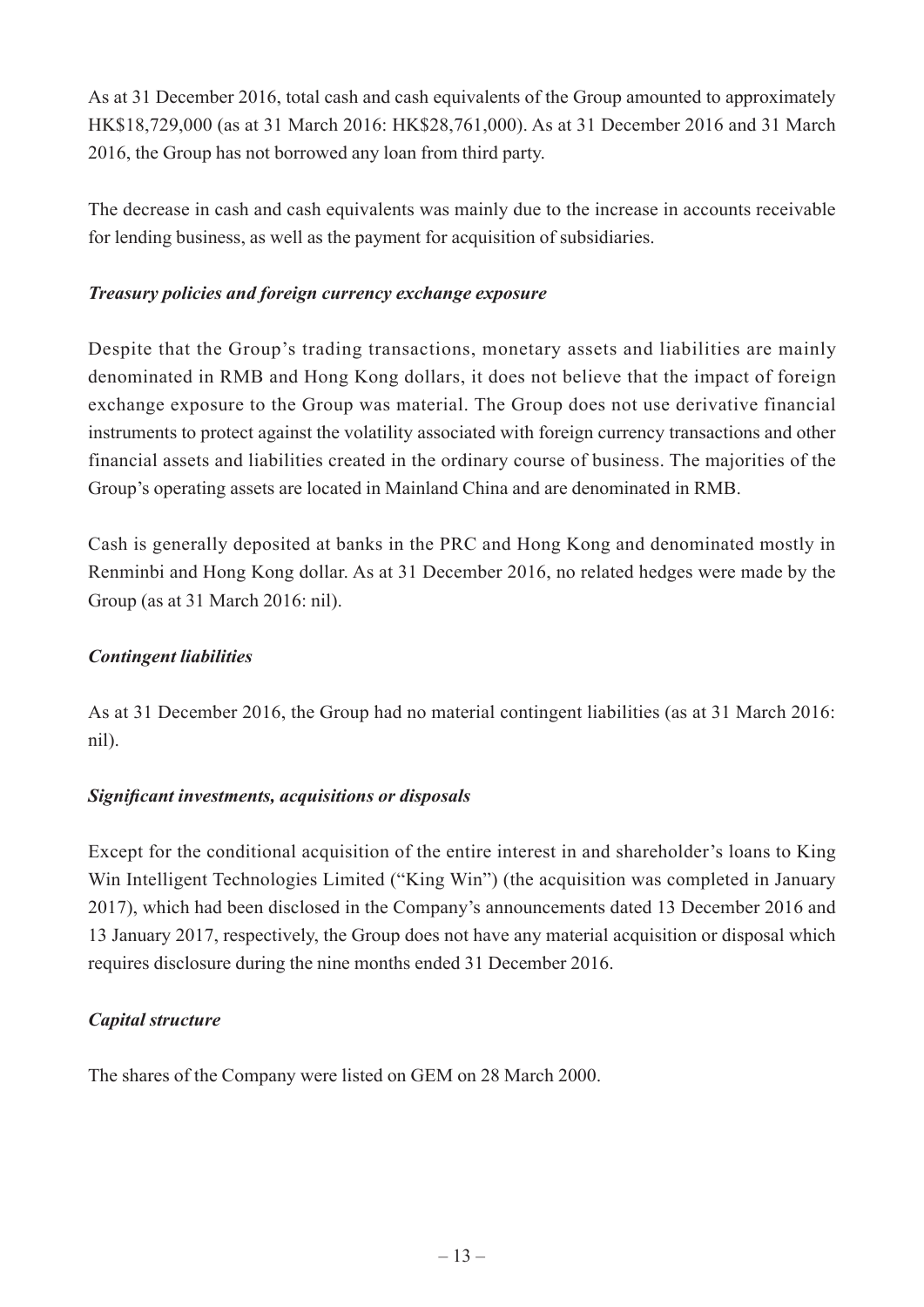On 31 May 2016, the Company and a potential investor entered into a subscription agreement pursuant to which the subscriber agreed to subscribe for, and the Company agreed to issue, a convertible note in the aggregate principal amount of HK\$35 million. All the conditions precedent under the subscription agreement have been fulfilled and completion took place on 31 October 2016.

On 24 November 2016, the Company received notice from the holder of the convertible note, requesting for the conversion of the convertible note in the principal amount of HK\$35,000,000 into shares of the Company. On 29 November 2016, the Company allotted and issued a total of 112,903,225 shares of the Company to the holder at the conversion price of HK\$0.31 per share.

Upon conversion of the convertible note, excess of the carrying amount of the convertible note over the nominal value of shares being issued of approximately HK\$23,709,000 was transferred to the Company's share premium account.

The Company's authorised, issued and fully paid share capital were as follows:

|                                                | <b>Number</b><br>of shares | <b>Share</b><br>capital<br><b>HK\$'000</b> |
|------------------------------------------------|----------------------------|--------------------------------------------|
| Authorised:                                    |                            |                                            |
| At 1 April 2016 (audited) and 31 December 2016 |                            |                                            |
| (unaudited) (HK\$0.1 each)                     | 2,500,000,000              | 250,000                                    |
| Issued and fully paid:                         |                            |                                            |
| At 1 April 2016 (HK\$0.1 each) (audited)       | 1,095,360,500              | 109,536                                    |
| Issue of shares upon conversion of             |                            |                                            |
| convertible note (unaudited)                   | 112,903,225                | 11,290                                     |
| At 31 December 2016 (HK\$0.1 each) (unaudited) | 1,208,263,725              | 120,826                                    |

The Group's capital structure is sound with healthy working capital management and strong cash flow. As at 31 December 2016, the Group's total equity amounted to approximately HK\$88,475,000, representing an increase of approximately 25% compared with that as at 31 March 2016 (31 March 2016: HK\$70,954,000). As at 31 December 2016, the Group's cash and cash equivalents totaled approximately HK\$18,729,000 (as at 31 March 2016: HK\$28,761,000). The current ratio (note 1) and quick ratio (note 2) of the Group as at 31 December 2016 was 2.6 (as at 31 March 2016: 2.3) and 2.2 (as at 31 March 2016: 1.9), respectively.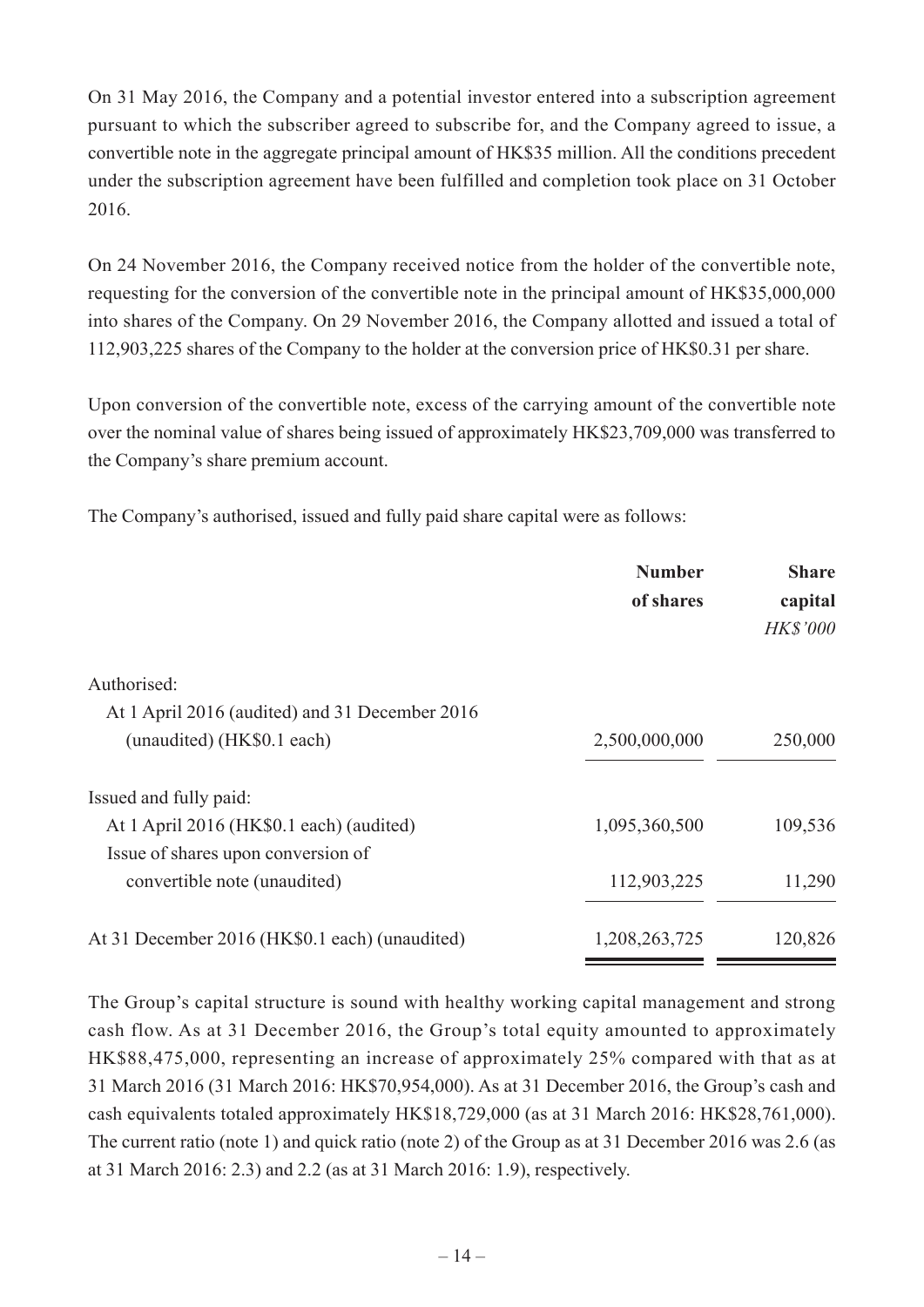Apart from the above, there has been no material change in the structure of the Group during the period.

#### *Notes:*

- (1) Current Ratio = Current Assets  $\div$  Current Liabilities
- (2) Quick Ratio = (Current Assets Inventories)  $\div$  Current Liabilities

# **Events after the Reporting Period**

#### *New loan receivable*

Pursuant to the Company's announcement dated 25 January 2017, an unsecured loan agreement with principal loan amount of HK\$10 million was entered into between SZ Enterprise Union Finance Limited, an indirect wholly-owned subsidiary of the Company, and the borrower Mr. Chen Tianju on 25 January 2017. Details of the term of loan agreement were set out in the announcement dated 25 January 2017.

# *Completion of acquisition of King Win*

The acquisition of 100% interest in King Win was completed on 13 January 2017. Details of the completion was set out in the Company's announcement dated 13 January 2017.

Save from the above, there was no particular event after the reporting period of 31 December 2016.

#### **Business Review and Outlook**

#### *Wireless value-added services*

Further to the expiry of WVAS contracts with a PRC telecommunication operator during the year ended 31 March 2016, the Group did not have any revenue from WVAS during the nine months and three months ended 31 December 2016.

#### *Lending business*

During the previous financial year ended 31 March 2016, the Group had commenced in lending business in Hong Kong to diversity the Group's income sources by acquiring a group of companies with a valid money lending licence in Hong Kong.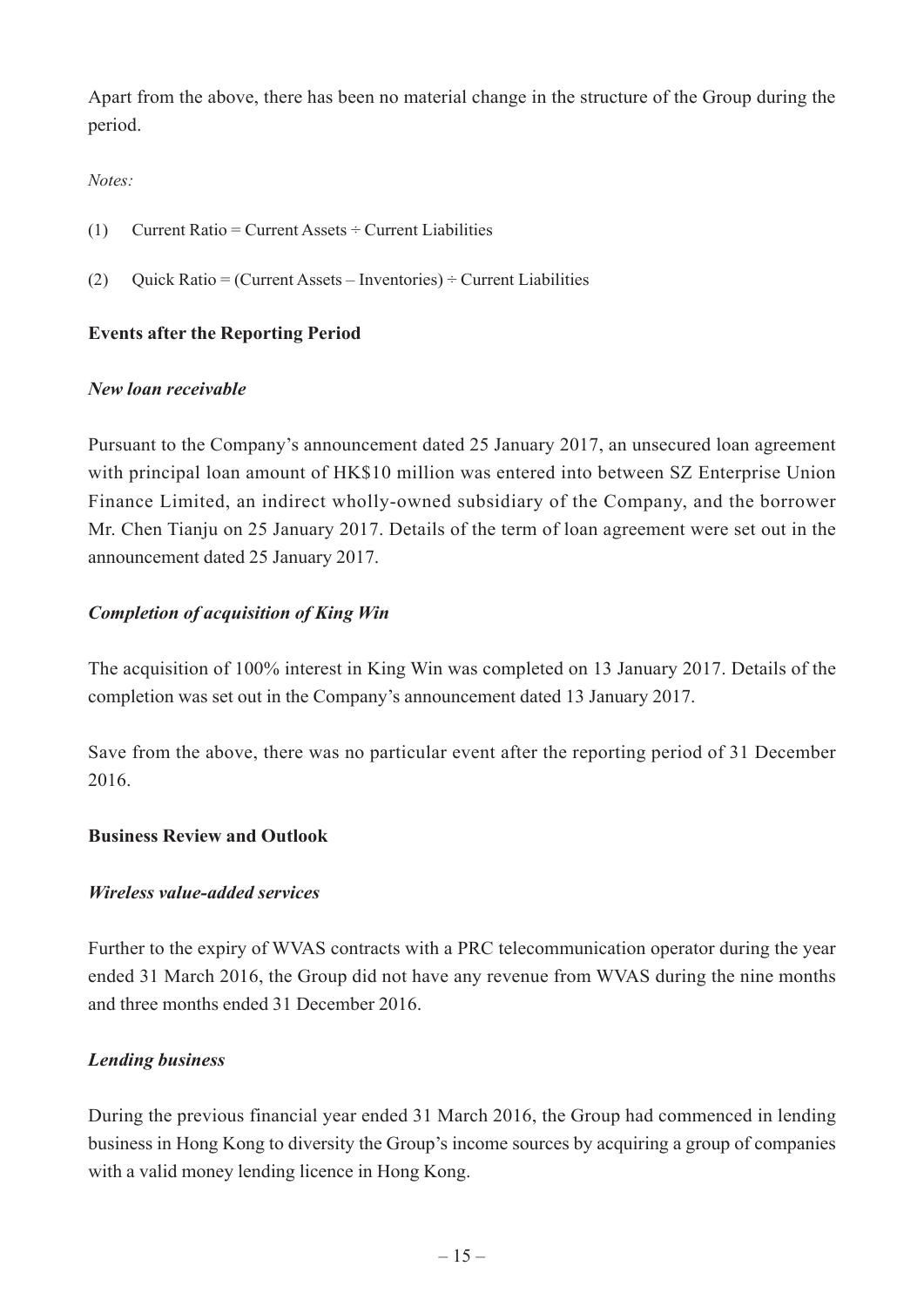The lending business was introduced to the Group in the second half of the year ended 31 March 2016. It continues to grow and gives a positive result to the Group during the nine months ended 31 December 2016. The Group will pay a close attention to the market and the external economic environment and consider the possibility of further expansion in the lending business sector. During the nine months ended 31 December 2016, there were three major loan receivables with the Group. All of them constitute transactions carried out as part of the ordinary and usual course of business of the Group and will continue to bring in interest income to the Group. One of the debts was in the principal amount of HK\$13,000,000 under the loan agreements entered into between SZ Enterprise Union Finance Limited, an indirect wholly-owned subsidiary of the Company, and the borrower, Mr. Xu Weiqiang, on 21 March 2016 and 20 September 2016. This loan was unsecured and bearing an interest at a rate of 10% per annum for an original term of six months and an extended term of another six months. The original and extended final repayment date is 21 September 2016 and 21 March 2017 respectively and early repayment is allowed. Interest accrued under the loan for the original term has been fully paid to the Group before 31 December 2016. Accrued interest for the extended term shall be paid in the first instance upon the end of the third month of the extended term, and thereafter on the final repayment date together with repayment of the principal. This loan was granted to enhance the borrower's short-term cash flow. For more details of the loan, please refer to the Company's announcements dated 21 March 2016 and 20 September 2016.

On top of the above loan, pursuant to the loan agreement and two extension agreements made between SZ Enterprise Union Finance Limited and the borrower, Mr. Yu Shaoheng, on 22 April 2016, 21 October 2016 and 23 December 2016 respectively, a loan in the principal amount of HK\$6,000,000 bearing interest at a rate of 10% per annum was advanced to this borrower for an original period of six months with extended periods of three months and one month. The final repayment date of the loan fell on 21 January 2017 and the loan in amount of HK\$6,000,000 together with the accrued interest had been fully settled before the date of this announcement.

In addition, pursuant to the Company's announcement dated 8 November 2016, an unsecured loan agreement was entered into between SZ Enterprise Union Finance Limited and the borrower, Mr. Wen Qimin, on 8 November 2016, according to which a loan in a principal amount of HK\$13,000,000 bearing interest at a rate of 10% per annum for a six-month period, was drawn down on 8 November 2016. The final repayment date of the loan is on 8 May 2017, but early repayment is allowed. Accrued interest shall be paid in the first instance upon the end of the third month of the term, and thereafter on the final repayment date together with the repayment of the loan principal.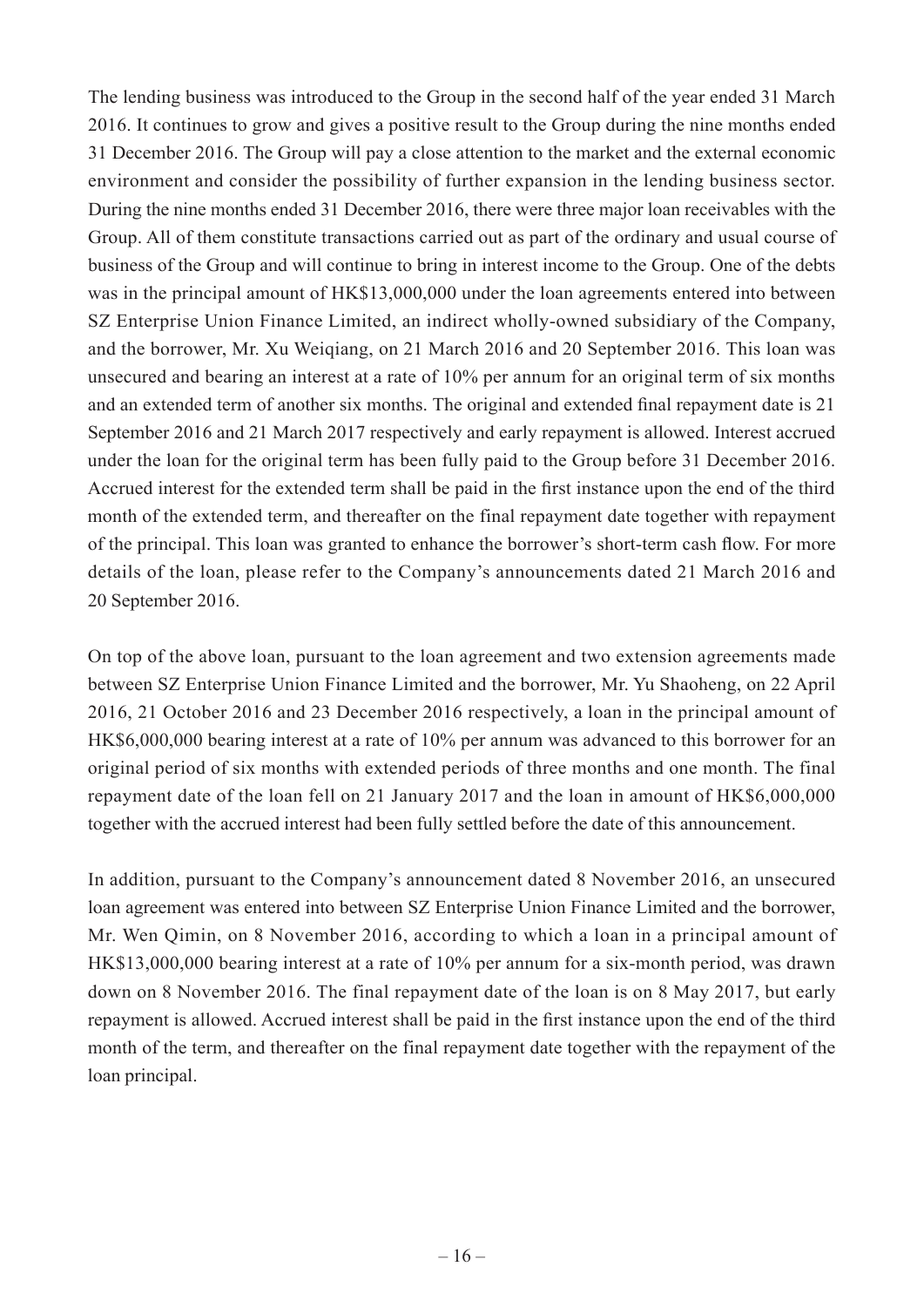Furthermore, pursuant to the Company's announcement dated 25 January 2017, an unsecured loan agreement with principal loan amount of HK\$10,000,000 has entered into between, SZ Enterprise Union Finance Limited and the borrower, Mr. Chen Tianju, on 25 January 2017. The interest is 12% per annum. The first drawdown of the loan in the amount of HK\$6,000,000 ("Installment 1") was on 25 January 2017 and the remaining of loan of HK\$4,000,000 ("Installment 2") is to be drawdown on or before 28 February 2017. The final repayment date of the Installment 1 is on 25 January 2018, and the Installment 2 is to be repaid on the date falling on the next day of the end of the 12th month from the drawdown date, but early repayment is allowed. The Company has conducted internal risk assessment on the subject loan arrangement. To the best knowledge, information and belief of the Directors having made all reasonable enquiries, the borrower has substantial investments and assets in the PRC which support his financial capability to repay the loan. The purpose of the loan is to enhance his short-term cash flow. Therefore, the Company has not sought securities or collaterals for his repayment of the loan.

# *Trading and retailing of Jewelry business*

The Group had also expanded into the trading and retailing of jewelry business in the second half of the year ended 31 March 2016 by acquiring a group of jewelry companies which are mainly based in Shenzhen, the PRC. Such acquisition was to broaden the Group's income sources and so as to compensate the effect of the reduction of income attributable to the WVAS.

The increase in revenue in trading and retailing of Jewelry business during the nine months and three months ended 31 December 2016 was mainly because of trading of gold and golden jewelry products in the PRC.

Because of the devaluation of the PRC's Renminbi, the income from jewelry business was affected. The Group incurred loss in this segment due to the maintenance of the selling and administration expense in the PRC.

# *Pharmaceutical and healthcare products business*

Further to the commencement of pharmaceutical and healthcare products business, the Group is expected to benefit from entering into a market with a population of 1.4 billion in the PRC. Despite that the current economic conditions in the PRC is challenging, it is believed that this could turn out to be an opportunity for the Group to develop a sound market share there. As the Group has just made effort in developing this business segment, its pharmaceutical and healthcare products business in China is still at the development stage.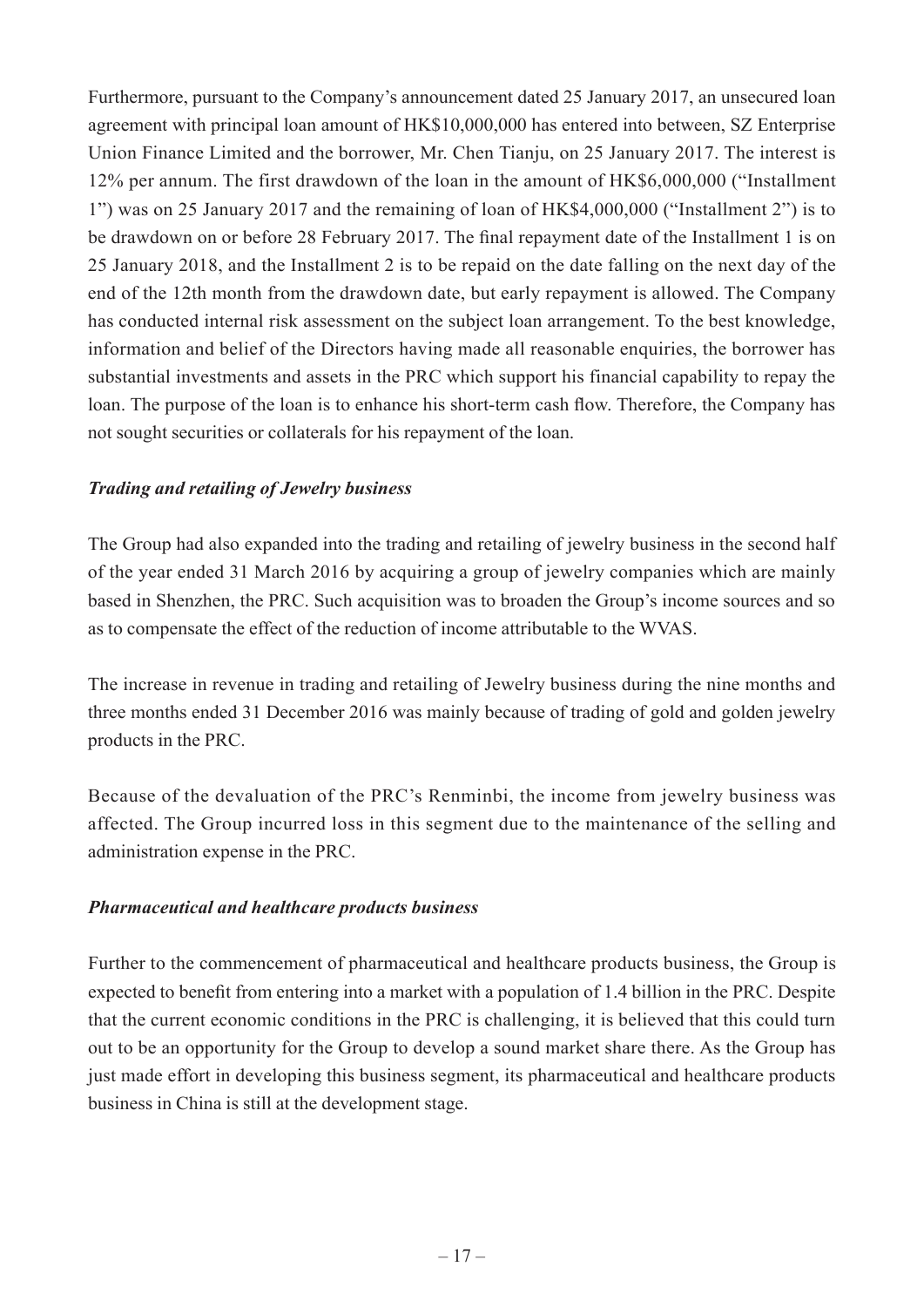Nevertheless, the Group would continue to adopt a cautious approach to balance between our business development process and its financial liquidity position.

# **Updates on matters relating to the De-consolidation**

With reference to the annual report of the Company for the year ended 31 March 2016 ("2016 Annual Report"), the Directors considered that the Group was unable to govern the De-Consolidated Subsidiaries (as defined under the 2016 Annual Report) and the control over the De-Consolidated Subsidiaries was lost. Therefore, from 1 January 2016 onwards, the Group had deconsolidated the De-Consolidated Subsidiaries from its financial statements for the financial year ended 31 March 2016 (the "De-Consolidation").

The Company has been in negotiation with the relevant party(ies) with an aim to resolving the matters arising from or in connection with the loss of control over the De-Consolidated Subsidiaries.

The Company has also engaged an internal control reviewer to conduct an internal control review for the Group with the following objectives:

- (a) to review and assess whether there is any existing internal control weaknesses of the Group indicated by the incident(s) leading to the De-consolidation;
- (b) to review the Group's current enterprise risk management and internal controls in order to assist the Directors to ensure that the management of the Group maintains a sound system for (i) evaluating the risks it is willing to take in achieving the Group's strategic objectives; and (ii) ensuring the internal controls to safeguard the investments of the shareholders of the Company (the "Shareholders") and the Group's assets; and
- (c) to make recommendation on any measures which, in the internal control reviewer's opinion, the Group should take in order to rectify any material weaknesses which have been identified in (a) above and its enterprise risk management and internal controls.

The scope of review shall cover four major areas, namely, (i) corporate internal control; (ii) financial reporting and disclosure internal control; (iii) internal control over business processes; and (iv) operational manual.

The aforesaid internal control review is in progress. The Company will keep the Shareholders and potential investors of the Company informed of any material development in the above matters as and when appropriate.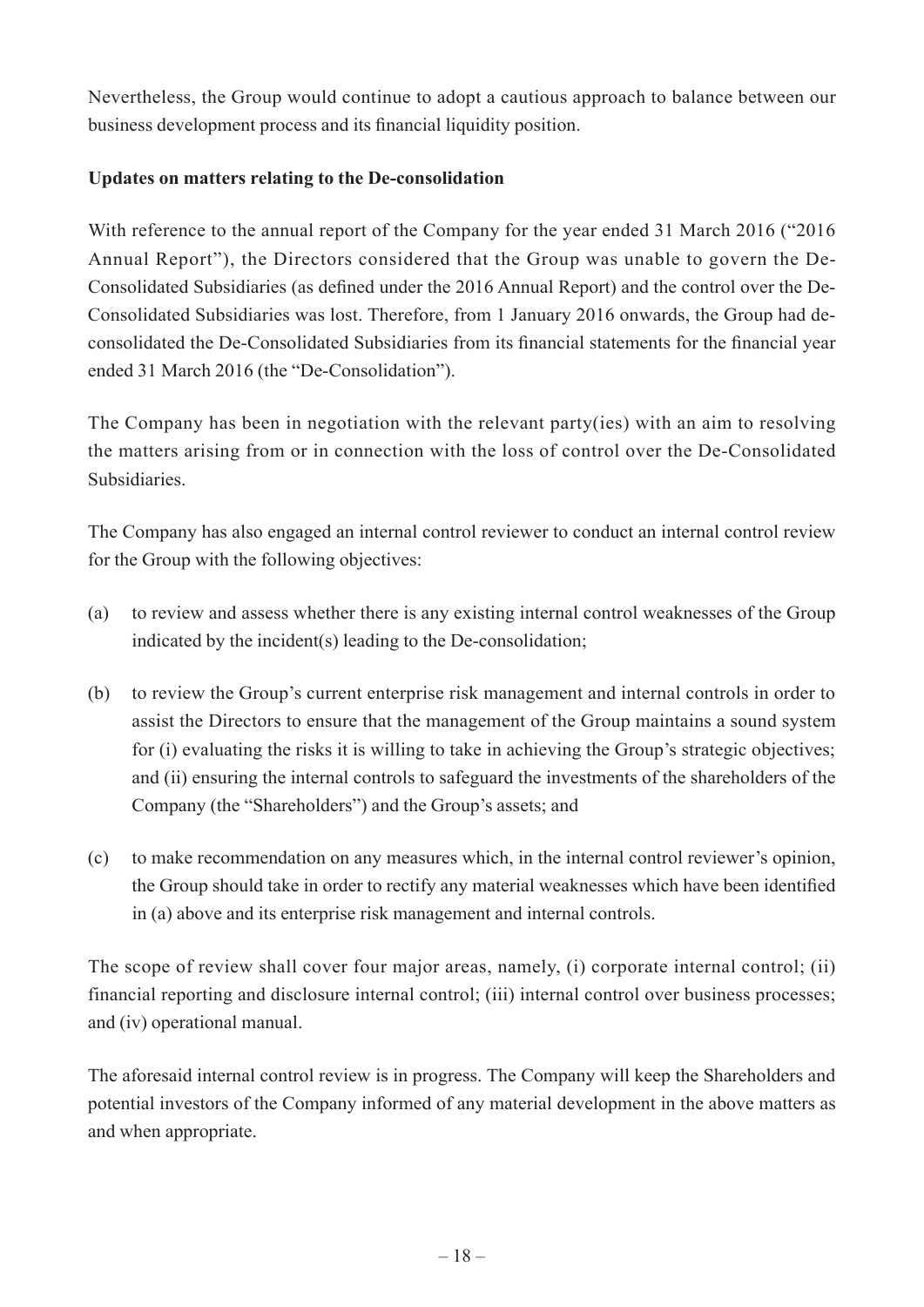# **DIRECTORS' AND CHIEF EXECUTIVE'S INTERESTS AND SHORT POSITIONS IN SHARES AND UNDERLYING SHARES**

As at 31 December 2016, the interests and short positions of the Directors and chief executive in the shares and underlying shares of the Company or any of its associated corporations (within the meaning of Part XV of the Securities and Futures Ordinance (the "SFO")) which were notified to the Company and the Stock Exchange pursuant to Divisions 7 and 8 of Part XV of the SFO (including interests or short positions which they were taken or deemed to have under such provisions of the SFO), or which were recorded in the register required to be kept by the Company under Section 352 of the SFO, or which were, pursuant to the code of conduct regarding securities transactions by Directors adopted by the Company, notified to the Company and the Stock Exchange, were as follows:

#### **Long positions in the ordinary shares of the Company**

|                          |              |                                         |                 | Percentage of the |
|--------------------------|--------------|-----------------------------------------|-----------------|-------------------|
|                          |              | <b>Capacity and</b>                     | Number of       | Company's issued  |
| <b>Name of Directors</b> | <b>Notes</b> | nature of interest                      | ordinary shares | share capital     |
|                          |              |                                         |                 | <i>Note</i> $(4)$ |
| Mr. Yip Heon Keung       | (1)          | Personal interest                       | 6,300,000       | $0.52\%$          |
| Mr. Chen Weixi           | (2)          | Interest of a controlled<br>corporation | 294,276,619     | 24.36%            |
| Mr. Song Xuxi            | (3)          | Personal interest                       | 1,000,000       | $0.08\%$          |

*Notes:*

- (1) Mr. Yip Heon Keung is personally interested in 6,300,000 shares of the Company.
- (2) 294,276,619 shares of the Company are held by Dynamic Peak Limited and its entire issued share capital is held as to 80% by Mr. Chen Weixi and as to the remaining 20% by Mr. Xu Zhigang. Both of them are the Directors. By virtue of the SFO, Mr. Chen Weixi is deemed to be interested in 294,276,619 shares of the Company held by Dynamic Peak Limited.
- (3) Mr. Song Xuxi is personally interested in 1,000,000 shares of the Company.
- (4) Based on 1,208,263,725 shares of the Company in issue as at 31 December 2016.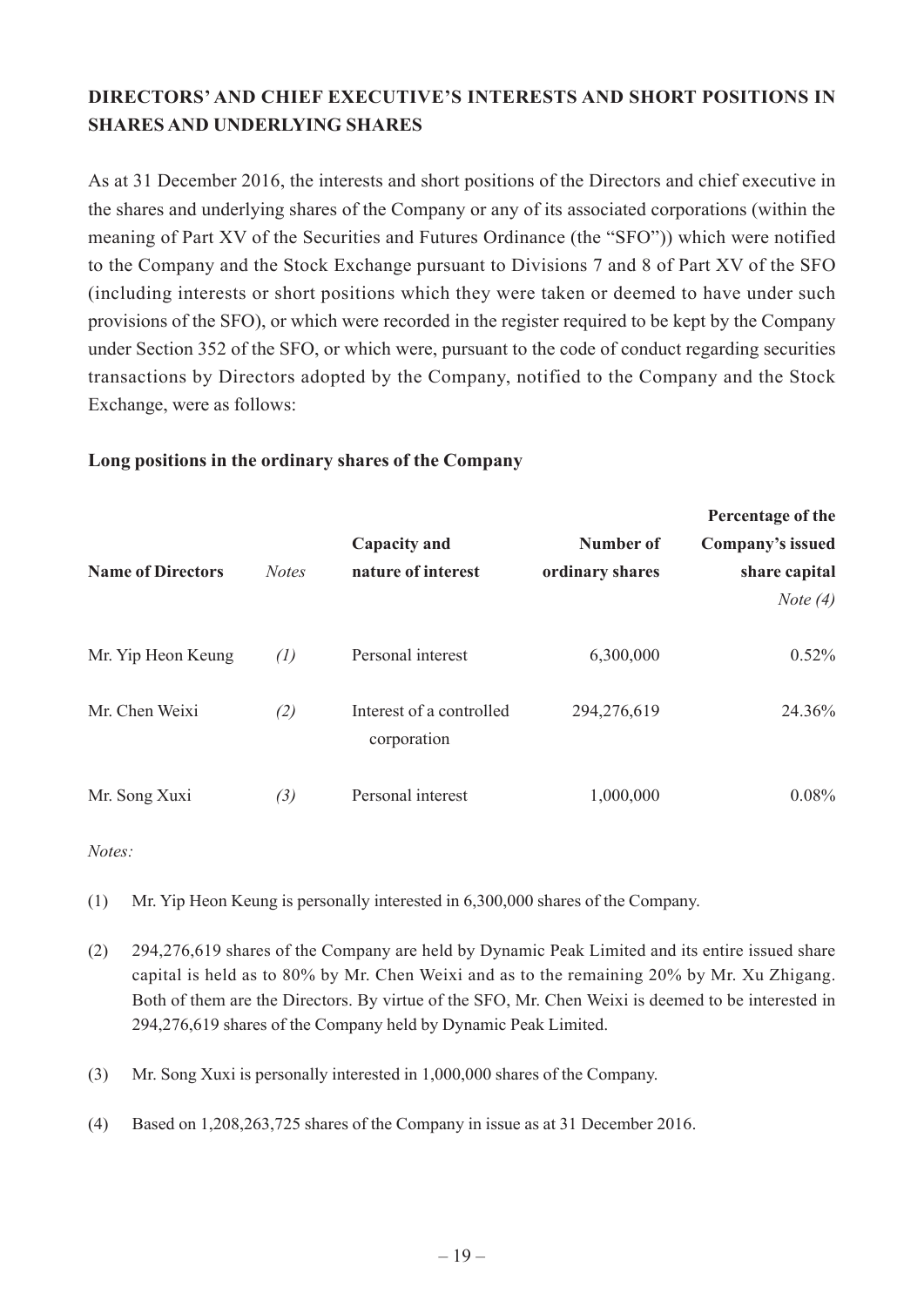#### **Long positions in underlying shares of the Company**

# *Share Options*

The Company adopts and administers a share option scheme which is currently in force and effect for the purpose of providing incentives and rewards to eligible participants who contribute to the success of the Group's operations. The Company's original share option scheme was approved by the Shareholders on 7 March 2000, and was terminated and replaced by a share option scheme approved by the Shareholders on 9 April 2002, which in turn was terminated and replaced by a new share option scheme approved by the Shareholders on 5 August 2011 (the "2011 Scheme").

A summary of the share option schemes is set out below:

#### *2011 Scheme*

At the annual general meeting of the Company held on 5 August 2011 (the "2011 AGM"), an ordinary resolution was passed by the Shareholders to approve and adopt the 2011 Scheme.

The 2011 Scheme became effective for a period of 10 years commencing on 10 August 2011. Eligible participants of the 2011 Scheme include all Directors and employees of the Group, suppliers, customers, consultants who provided services to the Group, shareholders of the subsidiaries of the Group and joint venture partners. Under the 2011 Scheme, the Directors may, at their sole discretion, grant to any eligible participants options to subscribe for ordinary shares of the Company at the highest of (i) the closing price of shares of the Company on GEM as stated in the Stock Exchange's daily quotation sheet on the date of the offer of grant; (ii) the average closing price of the shares of the Company on GEM as stated in the Stock Exchange's daily quotation sheets for the five trading days immediately preceding the date of the offer of grant; and (iii) the nominal value of the Company's share. The offer of a grant of options may be accepted within 21 days from the date of the offer. A nominal consideration of HK\$1 is payable on acceptance of the grant of an option. The exercise period of the options granted is determinable by the Directors, which commences after the date of offer with a certain vesting period and ends in any event not later than 10 years from the respective date when the share options are granted, subject to the provisions for early termination thereof.

An ordinary resolution was passed at the annual general meeting of the Company on 28 September 2016 (the "2016 AGM") to refresh the scheme mandate limit of the 2011 Scheme. The total number of shares of the Company which may be allotted and issued upon exercise of all options to be granted under the 2011 Scheme is an amount equivalent to 10% of the shares of the Company in issue as at the date of the 2016 AGM.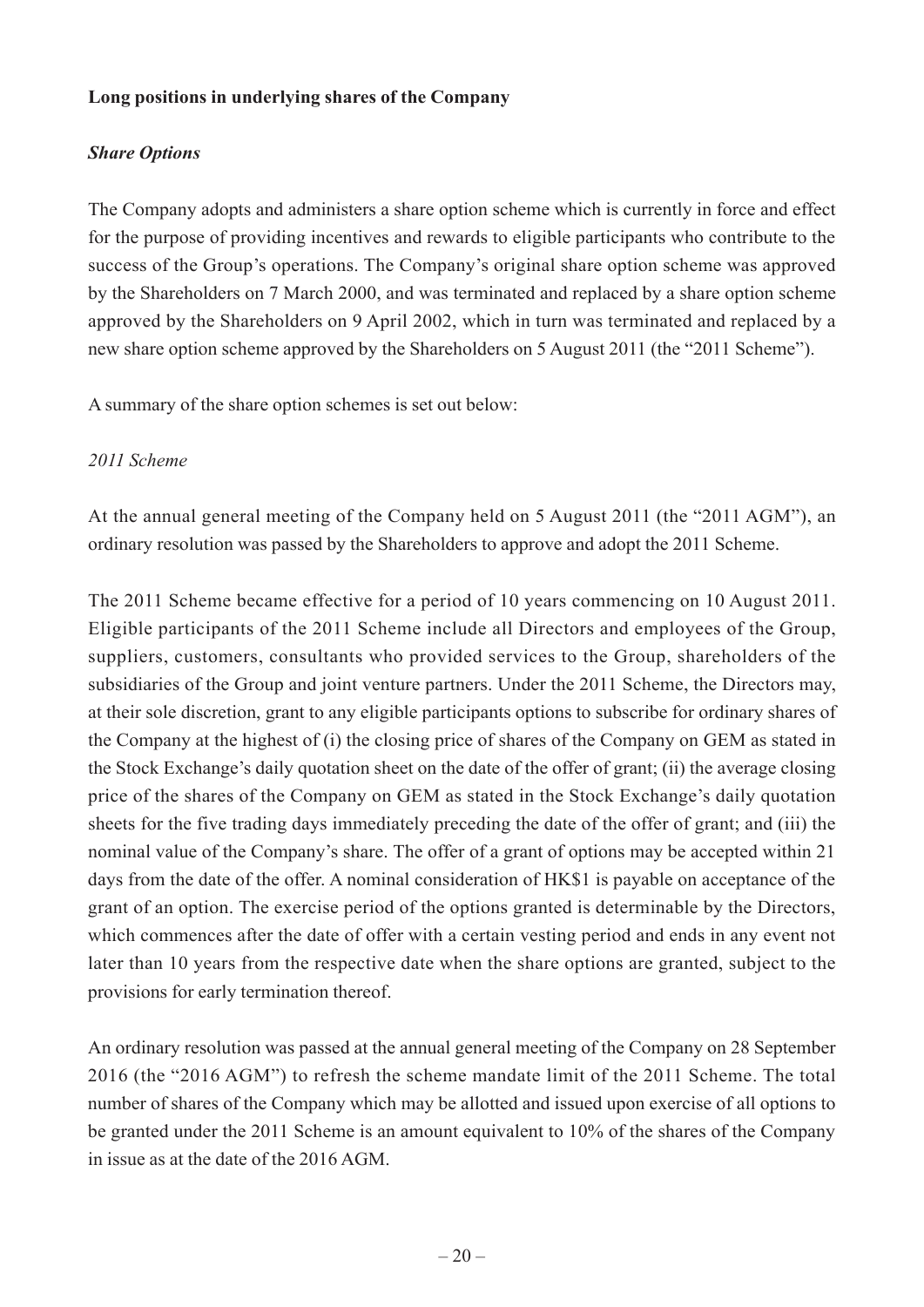The maximum number of shares to be allotted and issued upon the exercise of all outstanding options granted and yet to be exercised under the 2011 Scheme and any other share option schemes of the Group must not in aggregate exceed 30% of the relevant class of shares of the Company in issue from time to time.

The number of shares in respect of which options may be granted to any individual in any 12-month period is not permitted to exceed 1% of the shares of the Company in issue at any point in time, without prior approval from the Shareholders. Options granted to substantial shareholders or independent non-executive Directors in excess of 0.1% of the Company's share capital and with an aggregate value in excess of HK\$5 million must be approved in advance by the Shareholders. The 2011 Scheme does not provide for any minimum period for holding of options or any performance target before exercise of options.

The following Director was granted share options under the 2011 Scheme to subscribe for shares of the Company, details of which are as follows:

|                                    | Number of shares to be subscribed for by outstanding options |                                            |                                          |                                |                           |                                      |                                                          |                                                                             |
|------------------------------------|--------------------------------------------------------------|--------------------------------------------|------------------------------------------|--------------------------------|---------------------------|--------------------------------------|----------------------------------------------------------|-----------------------------------------------------------------------------|
| Name or category<br>of participant | At<br>1 April<br>2016                                        | <b>Transferred</b><br>during<br>the period | <b>Exercised</b><br>during<br>the period | Lapsed<br>during<br>the period | At<br>31 December<br>2016 | Date of<br>share options<br>granted* | <b>Exercise</b><br>period of<br>share options<br>granted | <b>Exercise</b><br>price of<br>share options<br>granted**<br>HK\$ per share |
| <b>Director</b>                    |                                                              |                                            |                                          |                                |                           |                                      |                                                          |                                                                             |
| Mr. Yip Heon Keung                 | 700,000                                                      |                                            |                                          |                                | 700,000                   | 5 December 2013                      | 5 December 2013 to<br>4 December 2023                    | 0.165                                                                       |
|                                    | 700,000                                                      |                                            |                                          |                                | 700,000                   |                                      |                                                          |                                                                             |
| Other employees<br>of the Group    |                                                              |                                            |                                          |                                |                           |                                      |                                                          |                                                                             |
| In aggregate                       | 2,000,000                                                    |                                            |                                          |                                | 2,000,000                 | 5 December 2013                      | 5 December 2013 to<br>4 December 2023                    | 0.165                                                                       |
|                                    | 2,700,000                                                    |                                            |                                          |                                | 2,700,000                 |                                      |                                                          |                                                                             |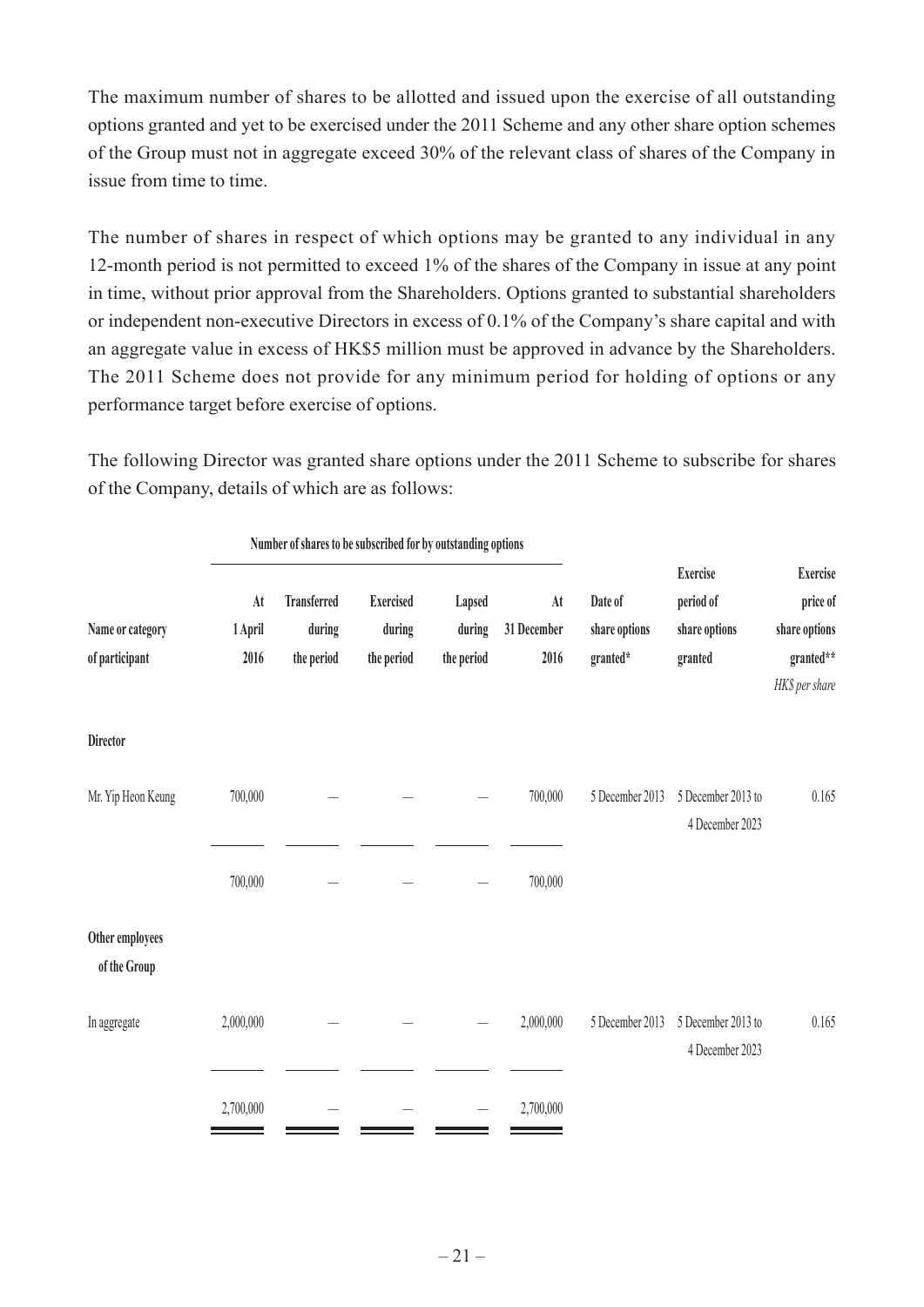- \* The time of acceptance of the share options was within 21 days from the options offer date. The share options granted are subject to certain vesting period and vary for each category of participant as specified under the respective share option schemes.
- \*\* The exercise price of the share options is subject to some adjustments in the case of rights or bonus issues, or other similar changes in the Company's share capital.

Save as disclosed above, as at 31 December 2016, none of the Directors and chief executive of the Company had an interest or short position in the ordinary shares or underlying shares of the Company or any of its associated corporations that was notified to the Company and the Stock Exchange pursuant to Divisions 7 and 8 of Part XV of the SFO, or was required to be recorded pursuant to Section 352 of the SFO, or as otherwise notified to the Company and the Stock Exchange pursuant to Rule 5.46 of the GEM Listing Rules.

# **INTERESTS AND SHORT POSITIONS OF SUBSTANTIAL SHAREHOLDERS**

As at 31 December 2016, shareholders (other than the Directors or chief executive of the Company) who had interests or short positions in the shares or underlying shares of the Company which would fall to be disclosed to the Company under the provisions of Divisions 2 and 3 of Part XV of the SFO, or which were recorded in the register required to be kept by the Company under Section 336 of the SFO were as follows: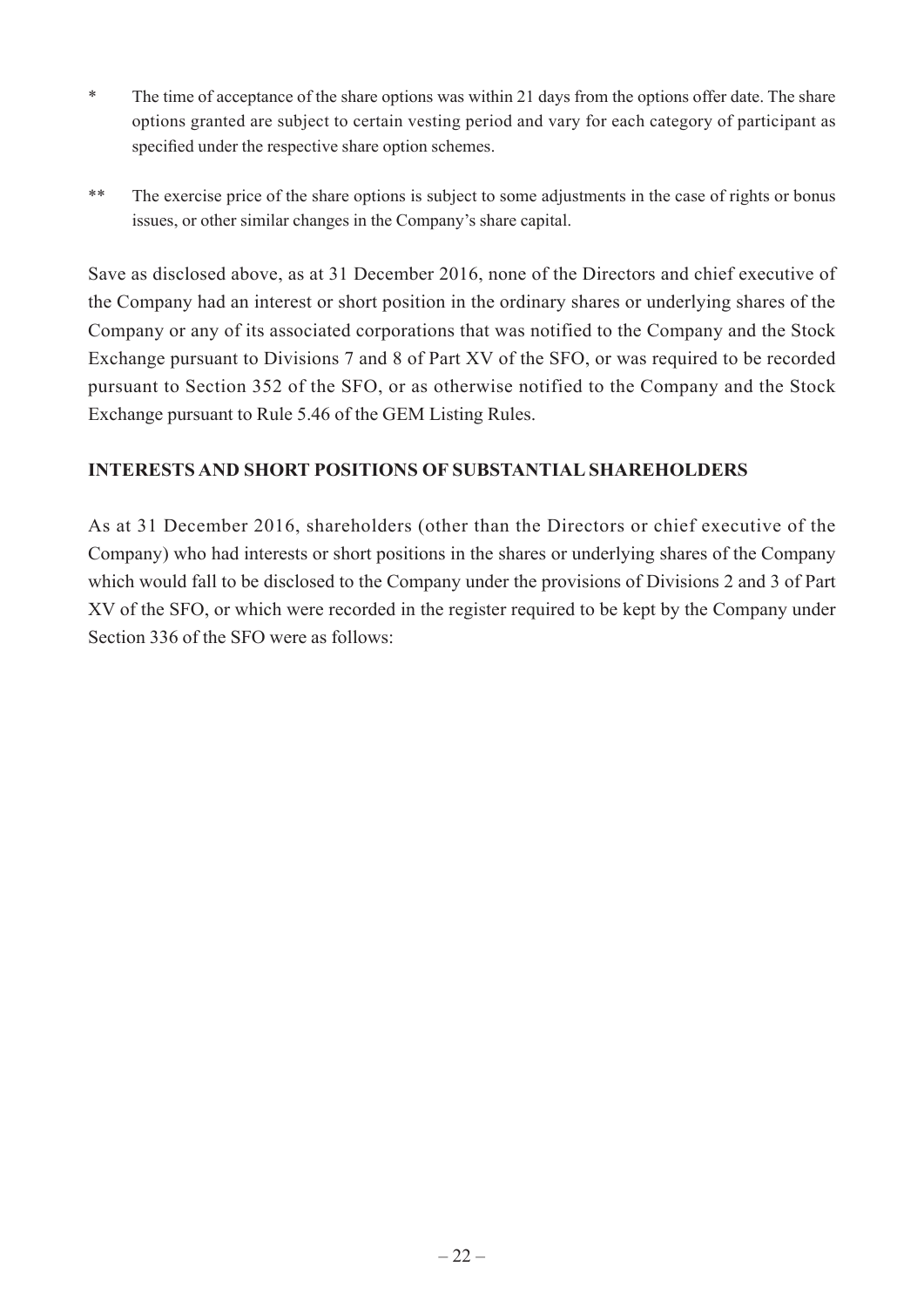# **Number of Percentage of the Capacity and ordinary shares or Company's issued Name of shareholder** *Notes* **nature of interest underlying shares share capital**  *Note (8)* Dynamic Peak Limited (1) Beneficially owned 294,276,619 24.36% Rainbow Enterprise *(2)* Beneficially owned  $206,647,000$  17.10% Holdings Co., Ltd. Mr. Cheng Haiqing *(2)* Interest of a controlled 206,647,000 17.10% corporation Glory Gate International *(3)* Interest of controlled 127,582,675 10.56% Limited corporations Legit Ability Limited (4) Interest of a controlled 127,582,675 10.56% corporation Ms. Shen Jing (3), (4), (5) Interest of a controlled 127,582,675 10.56% corporation Dragon Fortune Group (5) Beneficially owned 112,903,225 9.34% Holdings Limited Right Advance (6) Beneficially owned 111,000,000 9.19% Management Limited Ms. Wang Li Mei (6) Interest of a controlled 111,000,000 9.19% corporation Mr. Wang Leilei (6) Interest of a controlled 111,000,000 9.19% corporation Will City Limited  $(7)$  Beneficially owned  $100,000,000$  8.28% Ms. Zhang Yingnan (7) Interest of a controlled  $100,000,000$  8.28% corporation Mr. Pei Chuang Beneficially owned 70,000,000 5.79%

#### **Long positions in the ordinary shares or underlying shares of the Company**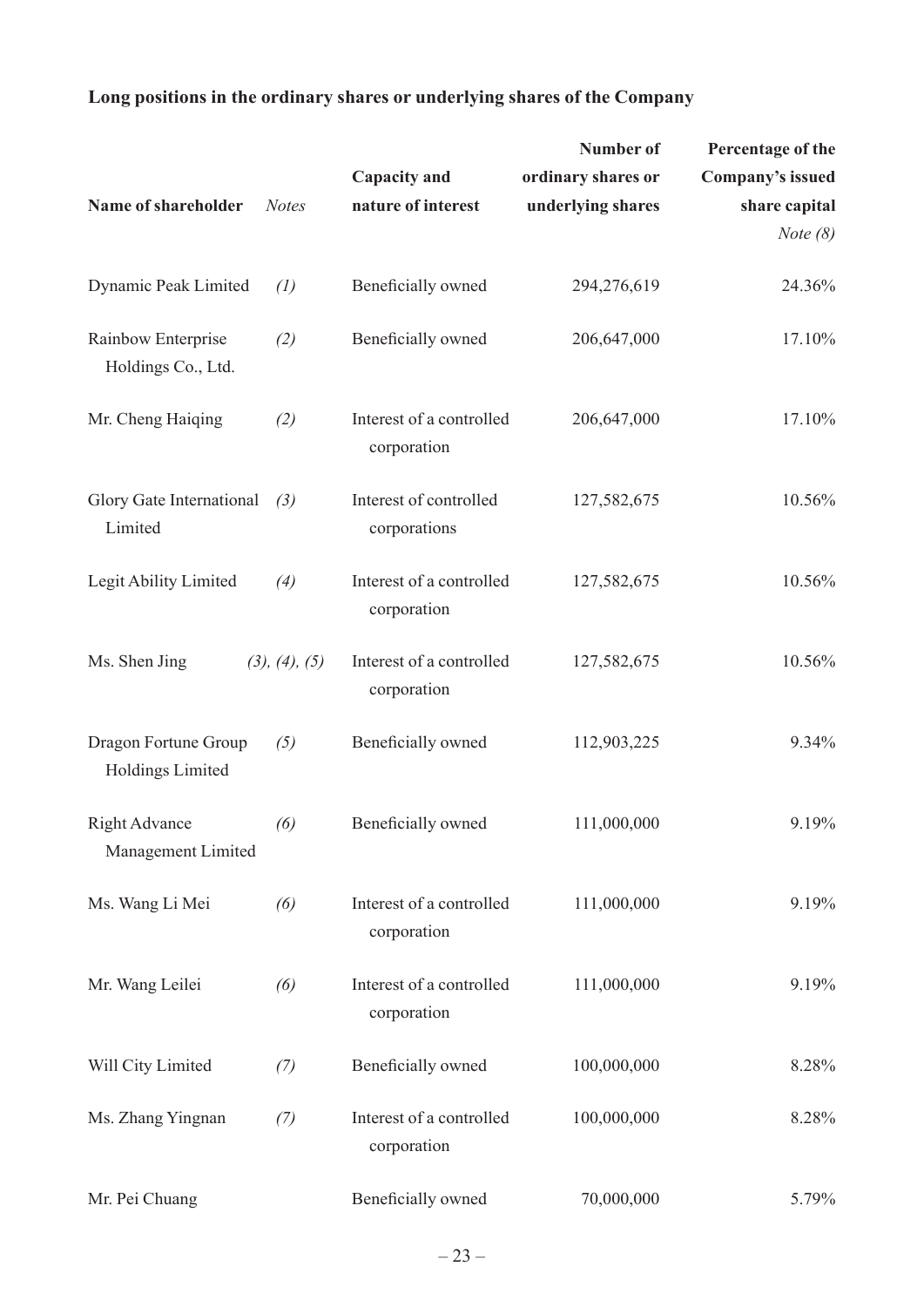#### *Notes:*

- (1) Dynamic Peak Limited is a company incorporated in the British Virgin Islands and its entire issued share capital is held as to 80% by Mr. Chen Weixi and as to the remaining 20% by Mr. Xu Zhigang. Both of them are the Directors.
- (2) Rainbow Enterprise Holdings Co., Limited is a company incorporated in the British Virgin Islands and its entire issued share capital is registered in the name of Mr. Cheng Haiqing, and such shares are solely owned by Mr. Cheng Haiqing.
- (3) Glory Gate International Limited is a company incorporated in the British Virgin Islands and its entire issued share capital is held by Legit Ability Limited.
- (4) Legit Ability Limited is a Company incorporated in the British Virgin Islands and its entire issued shares capital is held by Ms. Shen Jing.
- (5) Dragon Fortune Group Holdings Limited is a company incorporated in the British Virgin Islands and its entire issued share capital is held by Glory Gate International Limited.
- (6) Right Advance Management Limited ("Right Advance") is a company incorporated in the British Virgin Islands and its entire issued share capital is registered in the name of Ms. Wang Li Mei, and such shares are ultimately owned by Mr. Wang Leilei. Ms. Wang Li Mei is the sole director of Right Advance.
- (7) Will City Limited is a company incorporated in the British Virgin Islands and its entire issued share capital is held by Ms. Zhang Yingnan.
- (8) Based on 1,208,263,725 shares of the Company in issue as at 31 December 2016.

Save as disclosed above, as at 31 December 2016, the Company has not been notified by any persons (other than the Directors or chief executive of the Company) who had interests or short positions in the shares or underlying shares of the Company which would fall to be disclosed to the Company under the provisions of Divisions 2 and 3 of Part XV of the SFO, or which were recorded in the register required to be kept by the Company under Section 336 of the SFO.

# **COMPETING INTERESTS**

None of the Directors or the controlling shareholders of the Company or their respective associates (as defined under the GEM Listing Rules) have any interests in a business which competes or may compete with the business of the Group, or has any other conflict of interest with the Group during the period under review.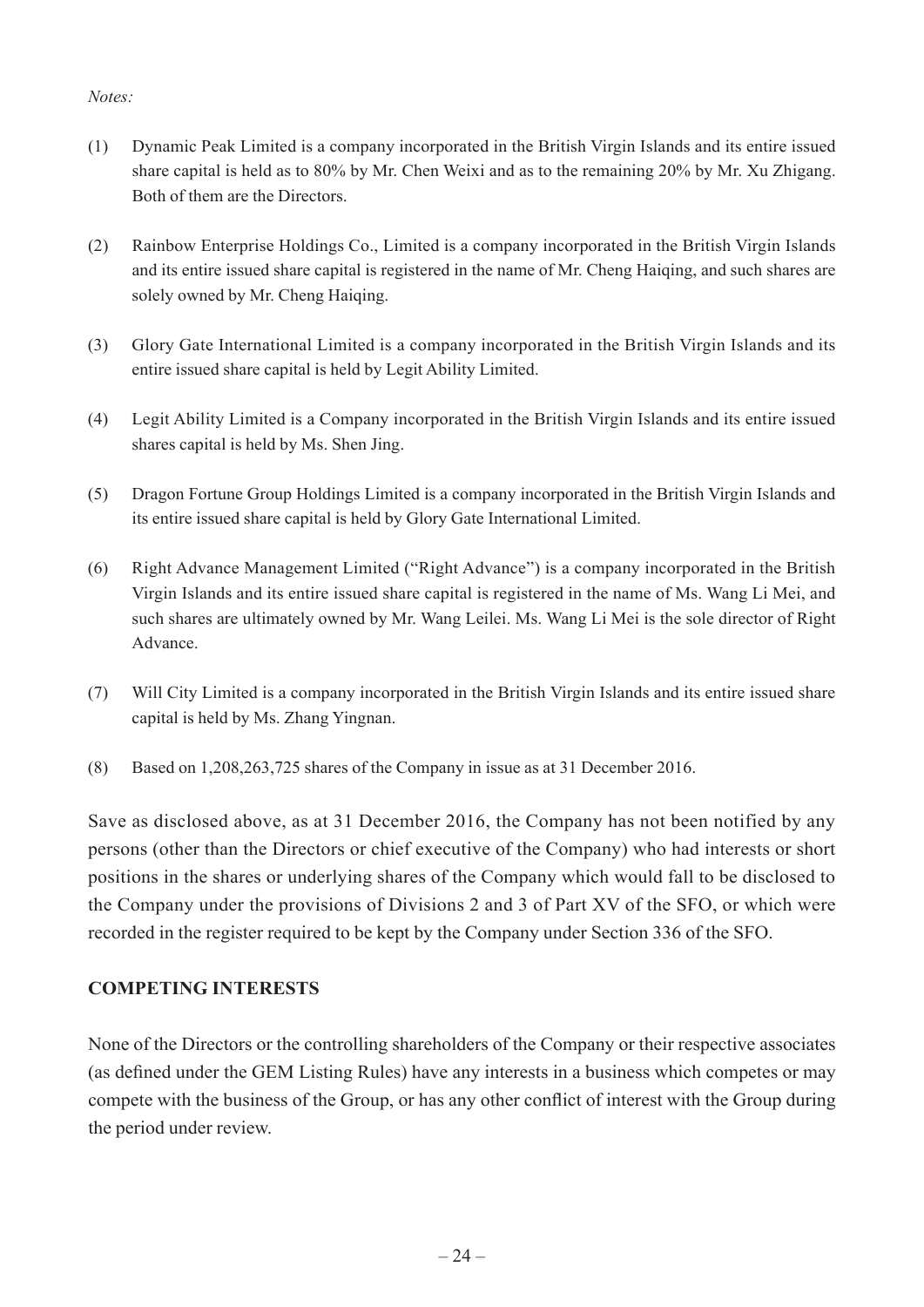# **PURCHASE, REDEMPTION OR SALE OF THE COMPANY'S LISTED SECURITIES**

On 31 October 2016, the Company issued a convertible note with a principal amount of HK\$35,000,000. The convertible note was fully converted into 112,903,225 ordinary shares of the Company on 29 November 2016 at the conversion price of HK\$0.31 per share.

Save as disclosed above, neither the Company nor any of its subsidiaries has purchased, redeemed or sold any of the Company's listed securities during the nine months ended 31 December 2016.

# **DIRECTORS' SECURITIES TRANSACTIONS**

The Company has adopted a code of conduct regarding securities transactions by Directors on terms no less exacting than the required standard of dealings as set out in Rules 5.48 to 5.67 of the GEM Listing Rules. In response to specific enquiry made by the Company, each of the Directors gave confirmation that he/she complied with the required standard of dealings and the code of conduct regarding securities transactions by the Directors throughout the nine months ended 31 December 2016.

# **CORPORATE GOVERNANCE CODE**

Save as the deviation disclosed below, the Company has complied with all the code provisions set out in the Corporate Governance Code (the "CG Code") as contained in Appendix 15 to the GEM Listing Rules throughout the period under review.

With respect to the deviation, the CG Code provision A.2.1 provides that the roles of the chairman and chief executive officer ("CEO") should be separated and should not be performed by the same individual. The division of responsibilities between the chairman and CEO should be clearly established and set out in writing. During the period under review, the Company has not appointed a CEO and the Chairman, Mr. Xu Zhigang, assumed the post of acting CEO. The Board considers that the current arrangement is adequate in view of the size and complexity of the Group's operations. The Board will, nonetheless, review the business growth of the Group and locate suitable candidate to fill the vacancy of the CEO when considered essential and will continue setting out a clear division of responsibilities at the board level and the day-to-day management team to ensure a proper balance of power and authority within the Company.

Code provision A.6.7 of the CG Code requires all independent non-executive directors and nonexecutive directors should attend general meetings of listed issuers. Mr. Poon Yan Wai, being independent non-executive Director, was unable to attend the annual general meeting held on 28 September 2016; and Mr. Xu Xiaoping, being independent non-executive Director, and Mr. Chen Weixi, Mr. Yip Heon Keung and Mr. Song Xuxi, being non-executive Directors, were unable to attend the annual general meeting and the extraordinary general meeting held on 28 September 2016 and 18 October 2016 respectively due to their personal commitments.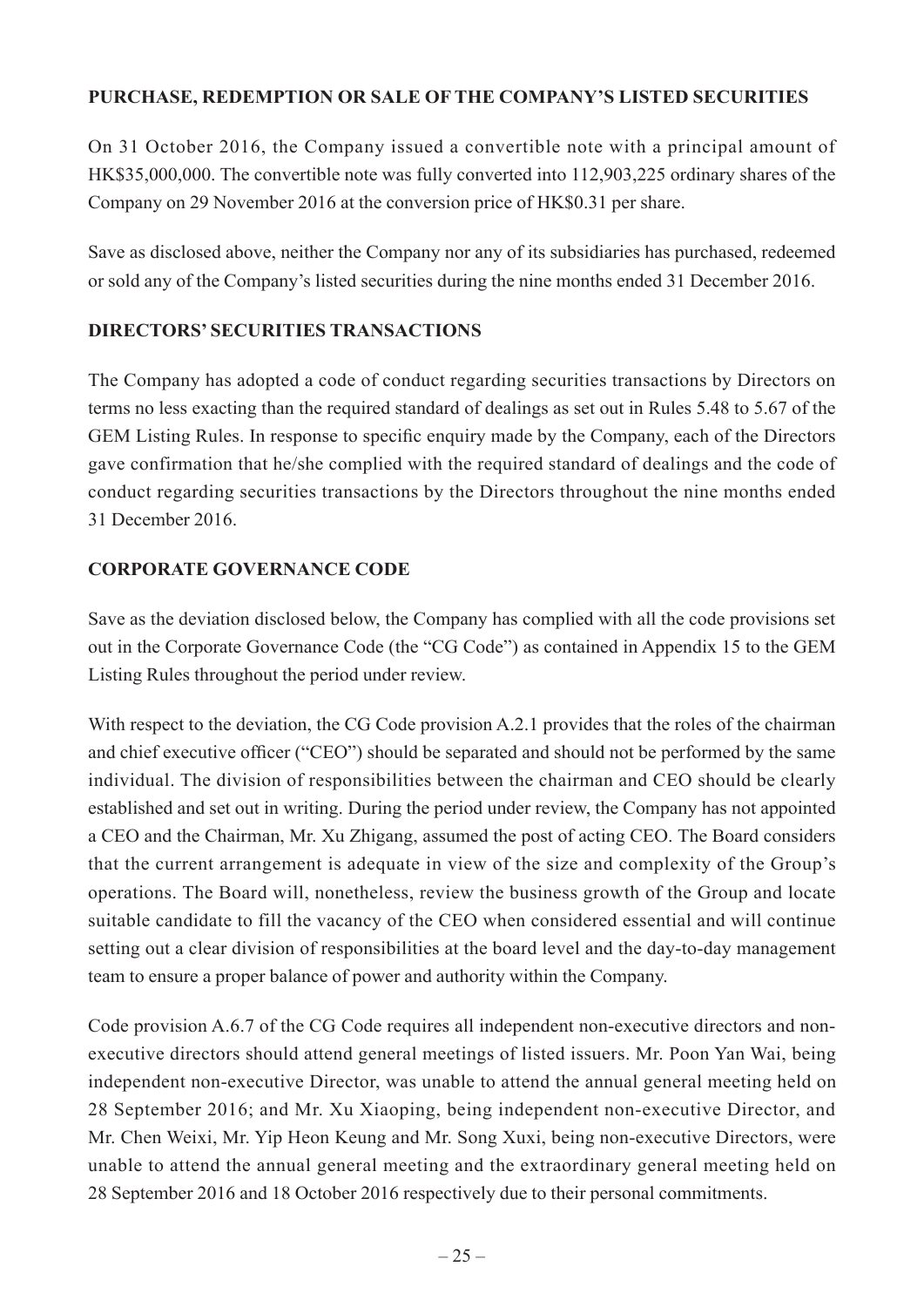# **CHANGE OF DIRECTORS' INFORMATION**

Mr. Lam Kwok Cheong, an independent non-executive Director of the Company, has resigned as non-executive director of Mega Medical Technology Limited (stock code: 876) and resigned as independent non-executive director of Southwest Securities International Securities Limited (stock code: 812), both of which are companies with shares listed on the Stock Exchange, effective from 1 July 2016 and 19 September 2016 respectively.

Save as disclosed above, there is no change in Director's information to be disclosed.

# **AUDIT COMMITTEE**

The Company established the Audit Committee on 7 March 2000 and has formulated and from time to time amended its written terms of reference in accordance with the provisions set out in the CG Code. The primary duties of the Audit Committee include review and supervision of the Group's financial reporting system, risk management and internal control procedures, review of the Group's financial information and review of the Group's relationship with its auditors.

As at the date of this announcement, the Audit Committee comprised three independent nonexecutive Directors, namely Mr. Poon Yan Wai (Chairman of the Audit Committee), Mr. Xu Xiaoping and Mr. Lam Kwok Cheong and one non-executive Director, namely Mr. Chen Weixi.

The Audit Committee has reviewed this announcement and has provided advice and comments thereon.

# **REMUNERATION COMMITTEE**

In accordance with the CG Code, the Company established the remuneration committee ("Remuneration Committee") on 17 June 2005 with written terms of reference. The principal responsibilities of the Remuneration Committee include making recommendations to the Board on the Company's policy and structure for remuneration of all Directors and senior management and reviewing the specific remuneration packages of all executive Directors and senior management by reference to corporate goals and objectives resolved by the Board from time to time.

The Remuneration Committee comprises two independent non-executive Directors, namely Mr. Xu Xiaoping (Chairman of the Remuneration Committee) and Mr. Lam Kwok Cheong, and one executive Director, namely Mr. Xu Zhigang.